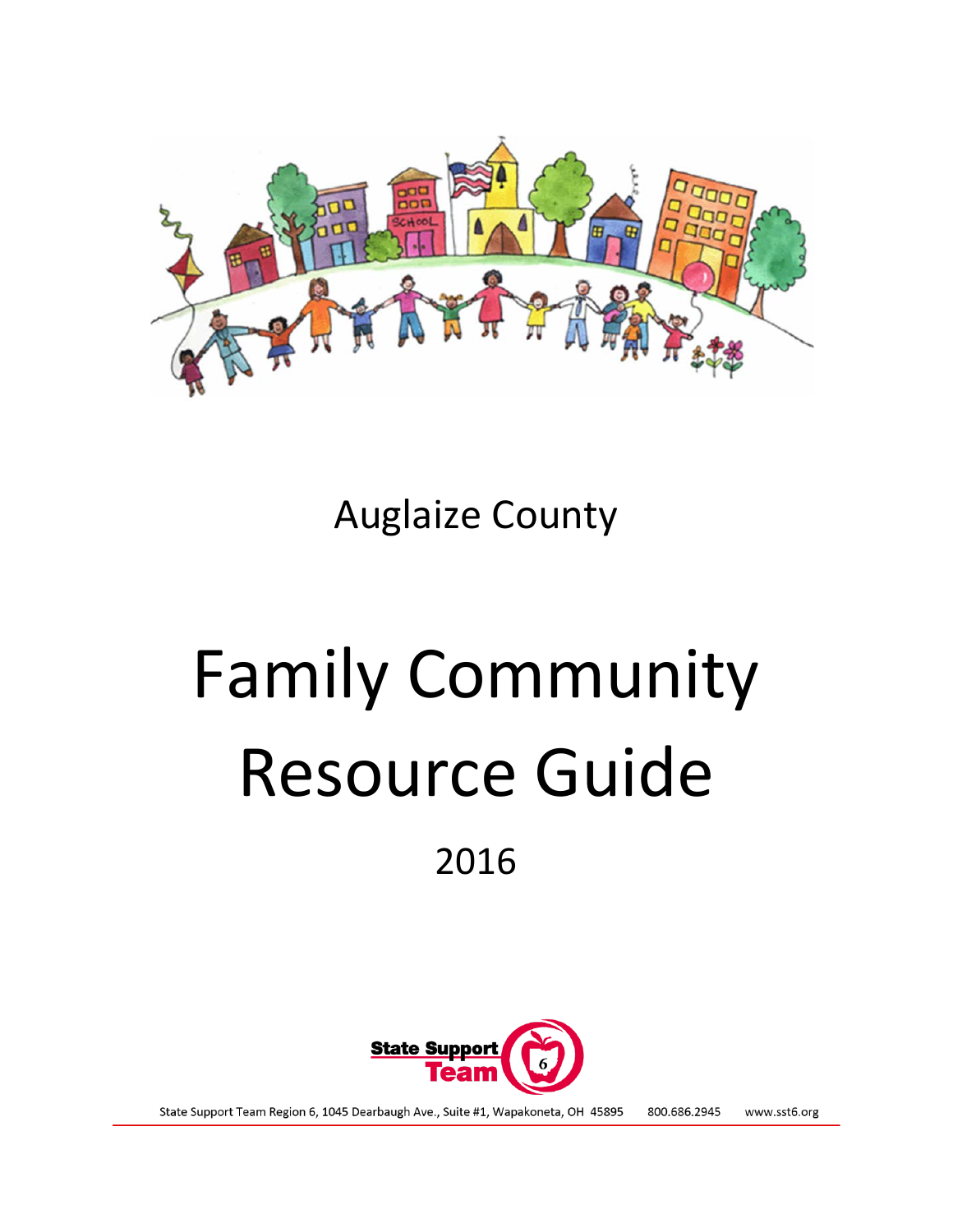# **Table of Contents**

| <b>Type of Organization</b>         | <b>Page Numbers</b> |
|-------------------------------------|---------------------|
| Agency                              | 1-17, 26-28         |
| Counseling                          |                     |
| <b>Early Childhood</b>              | 18                  |
| Employment                          | 19-21               |
| <b>Family Support</b>               | 8, 29, 30           |
| Home Health Care Agency             |                     |
| <b>Hospitals/Medical Facilities</b> | 22, 31-33           |
| <b>Recreation &amp; Leisure</b>     | $23 - 25$           |
| <b>Support Group</b>                | 27                  |
| Transportation                      |                     |
| <b>Statewide Resources</b>          | $27 - 34$           |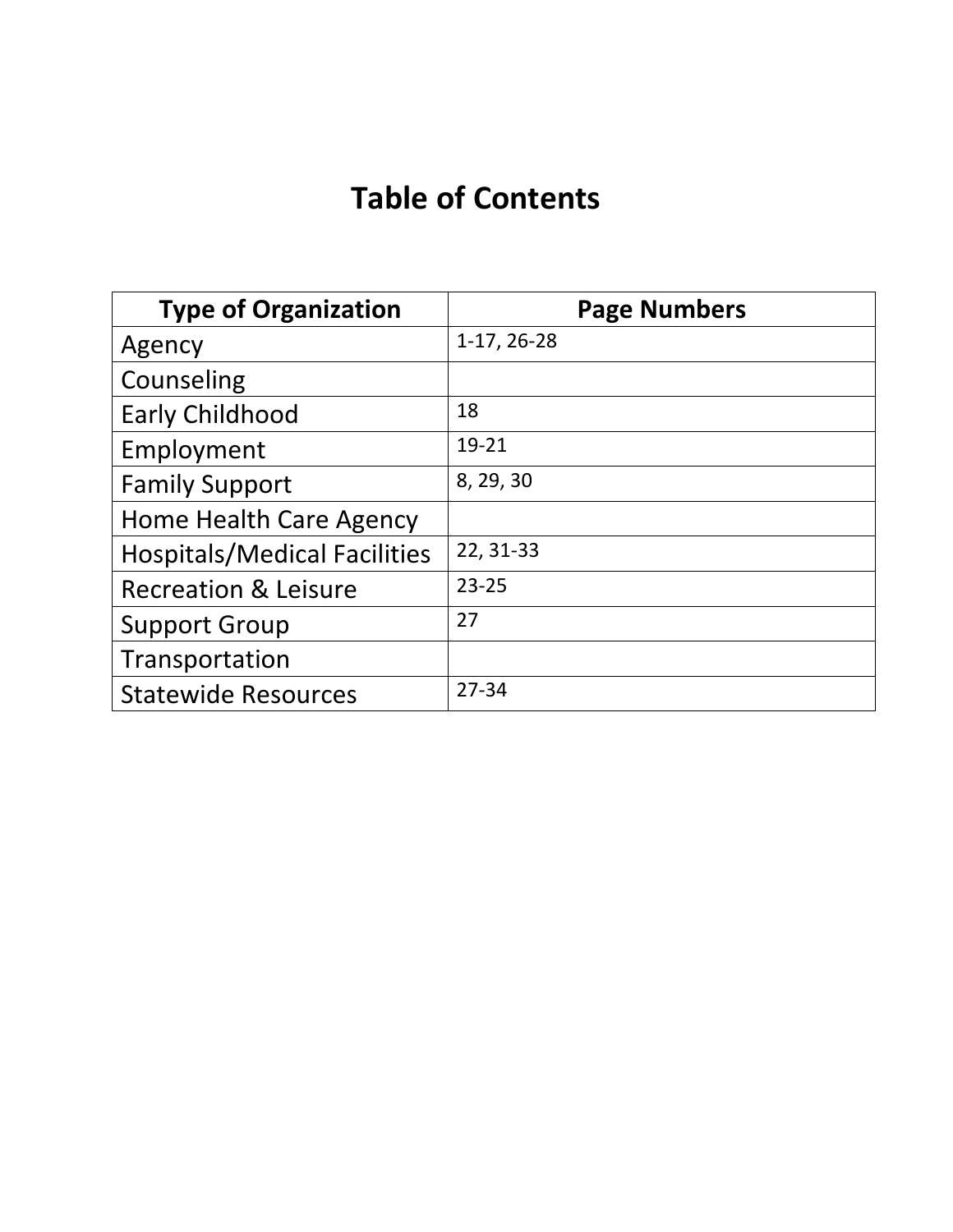# **Auglaize County Board of Developmental Disabilities**

### **Address:**

20 East First Street New Bremen, OH 45869

# **Phone Number:**

(419)629-2419

### **Website:**

www.auglaizeindustries.com

# **Hours of Operation:**

# **Services Offered:**

Child and adult programs for developmentally delayed individuals, infant stimulation classes, adult training and work programs, job placement, case management and advocacy, family support.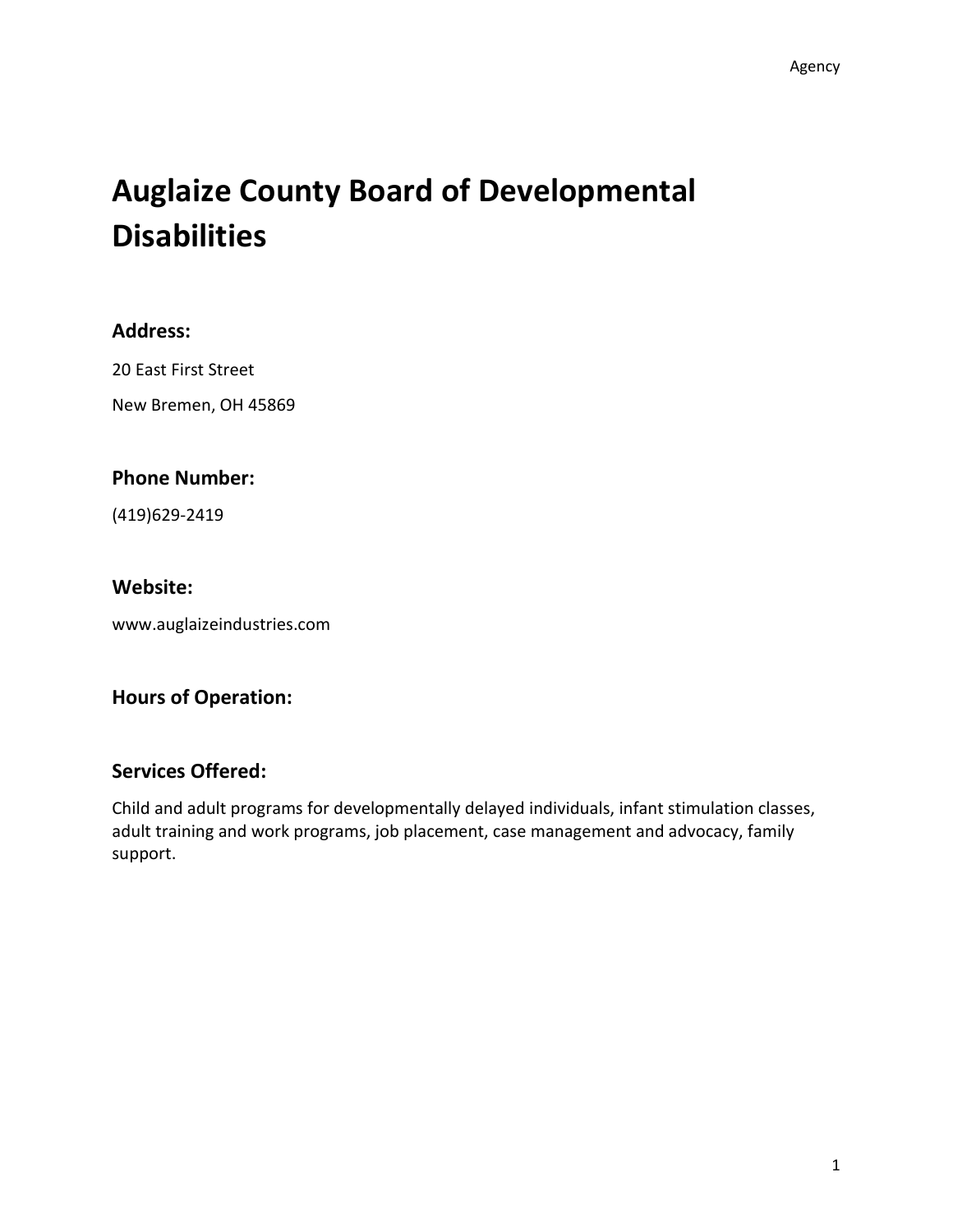# **Auglaize County Council on Aging/Mercy Unlimited**

#### **Address:**

610 Indiana Avenue

St Marys, OH 45885

#### **Phone Number:**

(419)394-8252

(866)244-6401

### **Website:**

www.auglaizeseniorservices.com

# **Hours of Operation:**

# **Services Offered:**

The Auglaize County Council on Aging, Inc.'s first mission is to assist the elderly, age 60+ of Auglaize County by providing direct services to promote the health, emotional, social and intellectual well-being of senior adults; by remaining independent an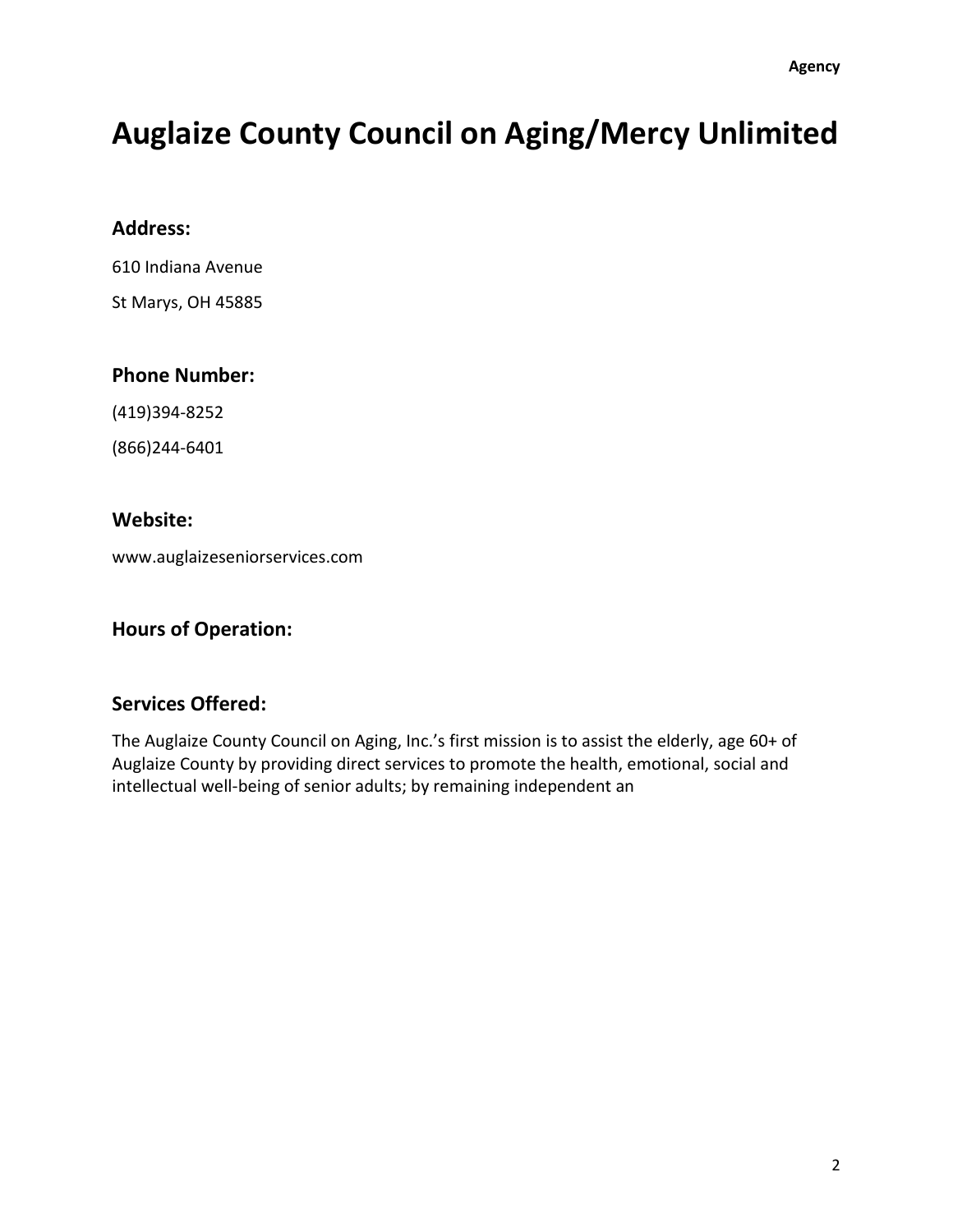# **Auglaize County Women, Infants and Children (WIC)**

### **Address:**

214 South Wagner Avenue

Wapakoneta, OH 45895

#### **Phone Number:**

(419)738-3410

#### **Website:**

www.auglaizehealth.org

### **Hours of Operation:**

#### **Services Offered:**

Program for pregnant, breastfeeding & postpartum women; infants and children to age five, Nutrition counseling & coupons for nutritional assistance, breastfeeding assistance, and peer helper program for pregnant women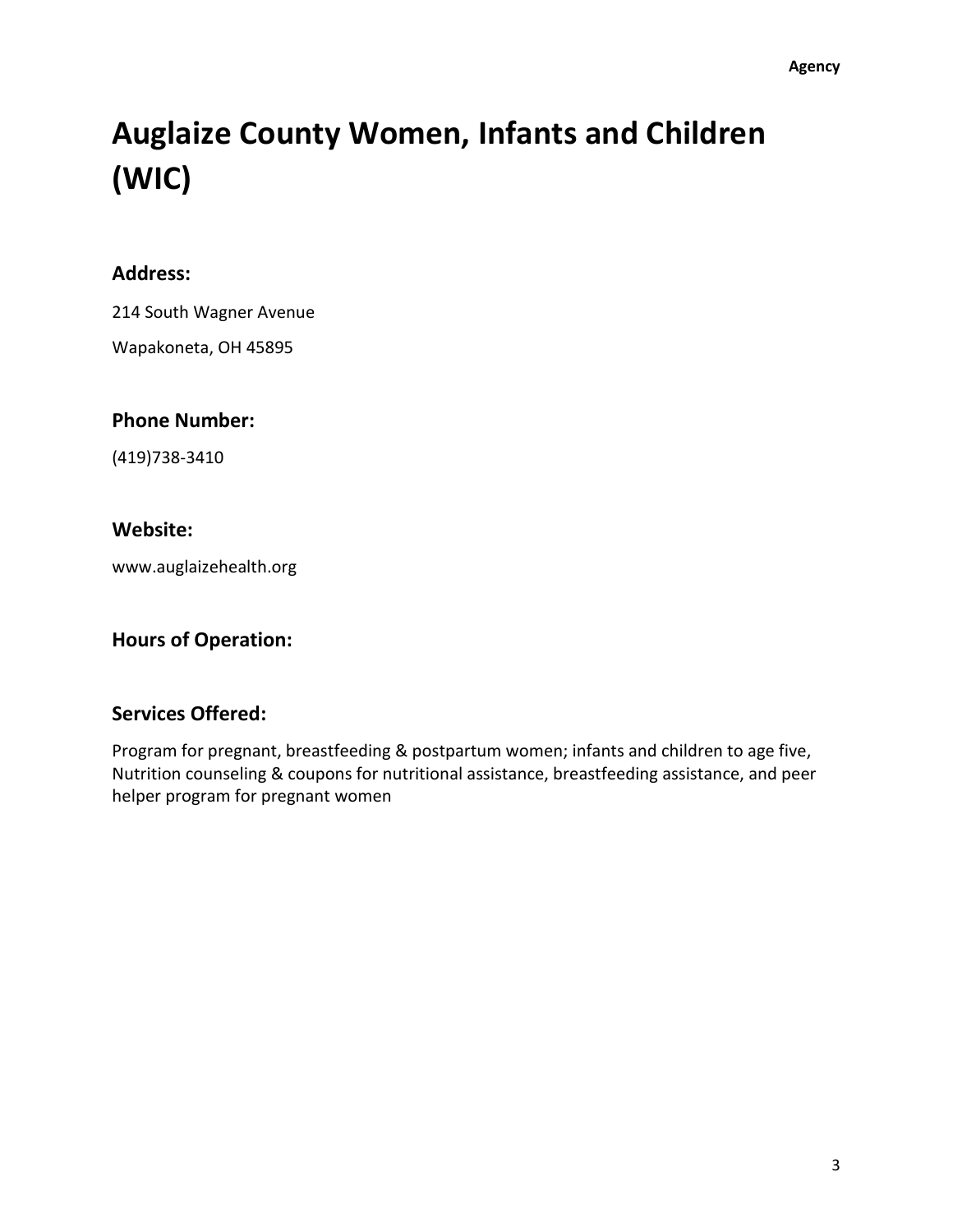# **Big Brothers/ Big Sisters**

#### **Address:**

204 East Spring Street

PO Box 304

St. Marys, OH 45885

#### **Phone Number:**

(419)394-2990

### **Website:**

www.bbbsma.com

#### **Hours of Operation:**

# **Services Offered:**

One to one program – matching a little brother or little sister with an adult volunteer, Big Buddy/ Little Buddy Program school mentoring – High School students are matched with elementary students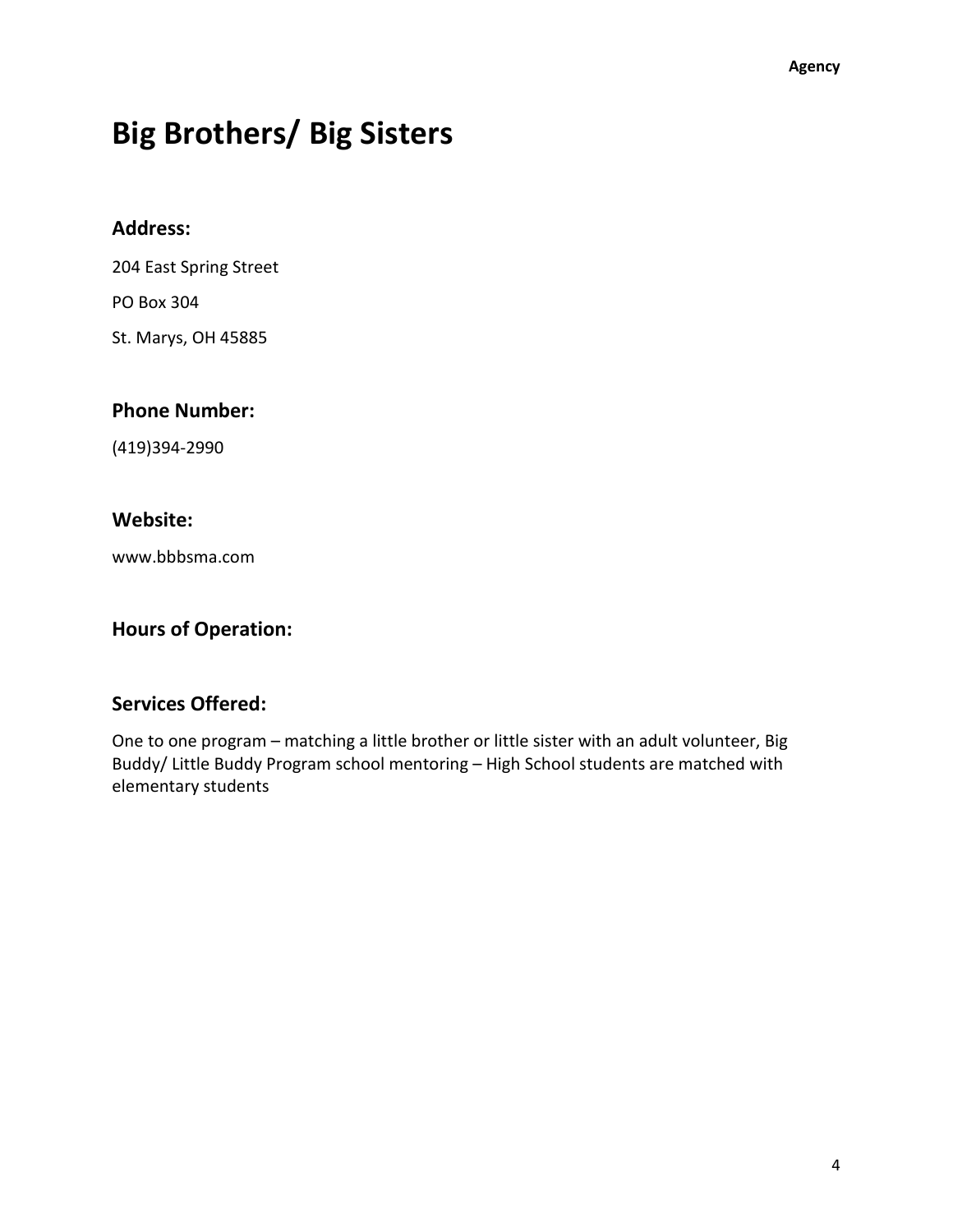# **Child Support Enforcement**

#### **Address:**

Department of Job and Family Services

12 North Wood Street

Wapakoneta, OH 45895

#### **Phone Number:**

(419)739-6510

#### **Website:**

### **Hours of Operation:**

#### **Services Offered:**

Federal, state, and local effort to collect child support from parents who are legally obligated to pay, established paternity, locate absent parents, establish, modify, and enforce child and medical support, wage withholding orders, tax offset program, l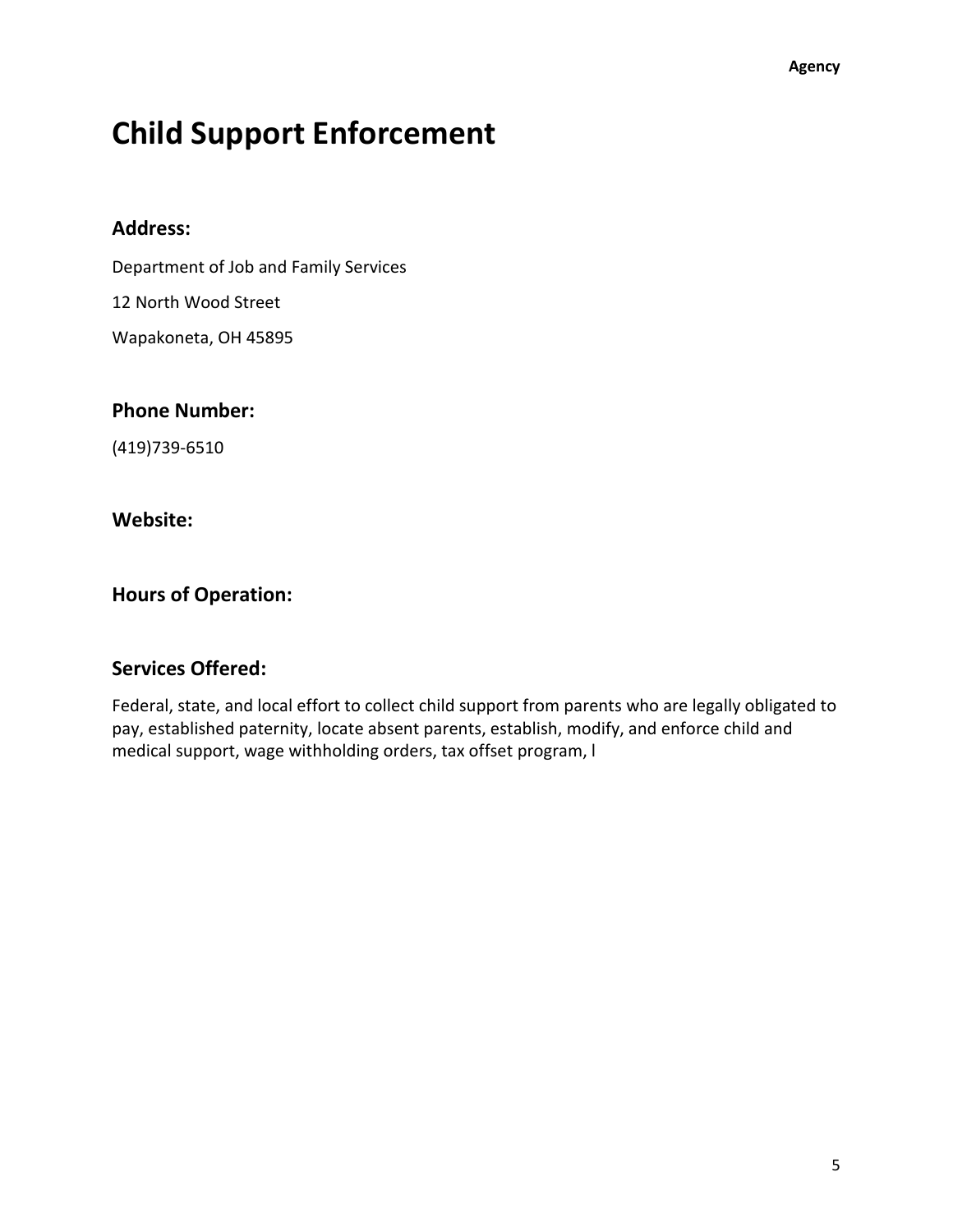# **Children's Services Agency**

#### **Address:**

Department of Job and Family Services 12 North Wood Street

Wapakoneta, OH 45895

### **Phone Number:**

(419)738-4311

### **Website:**

**Hours of Operation:**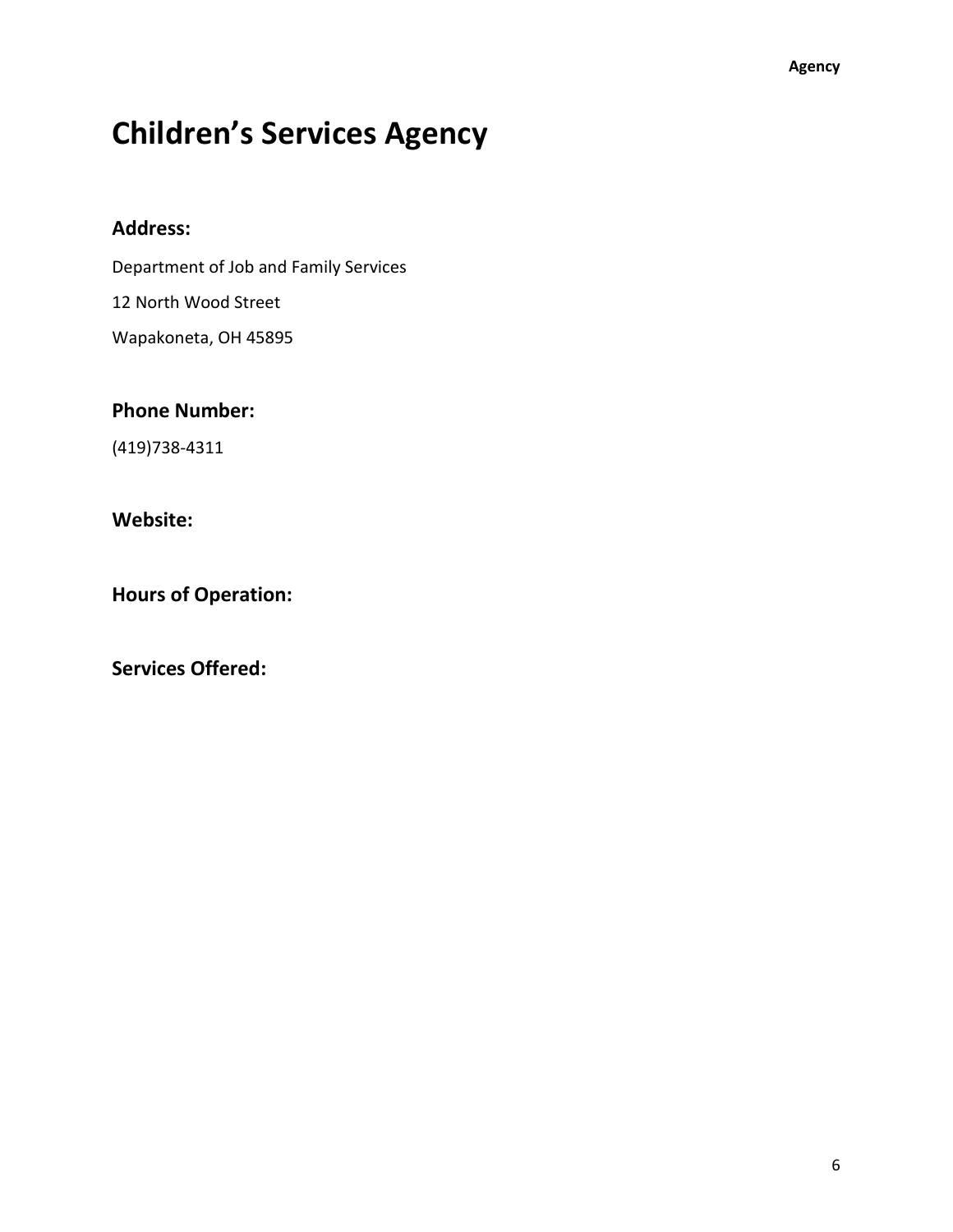# **Council on Rural Service (Piqua office)**

#### **Address:**

201 RM Davis Parkway Suite B

Piqua, OH 45356

#### **Phone Number:**

(937)778-5220

#### **Website:**

www.councilonruralservices.org

#### **Hours of Operation:**

#### **Services Offered:**

Comprehensive education and support services to individuals and families. Programs are offered in nine counties in west-central Ohio: Auglaize, Champaign, Darke, Greene, Logan, Miami, Preble, Shelby and Van Wert.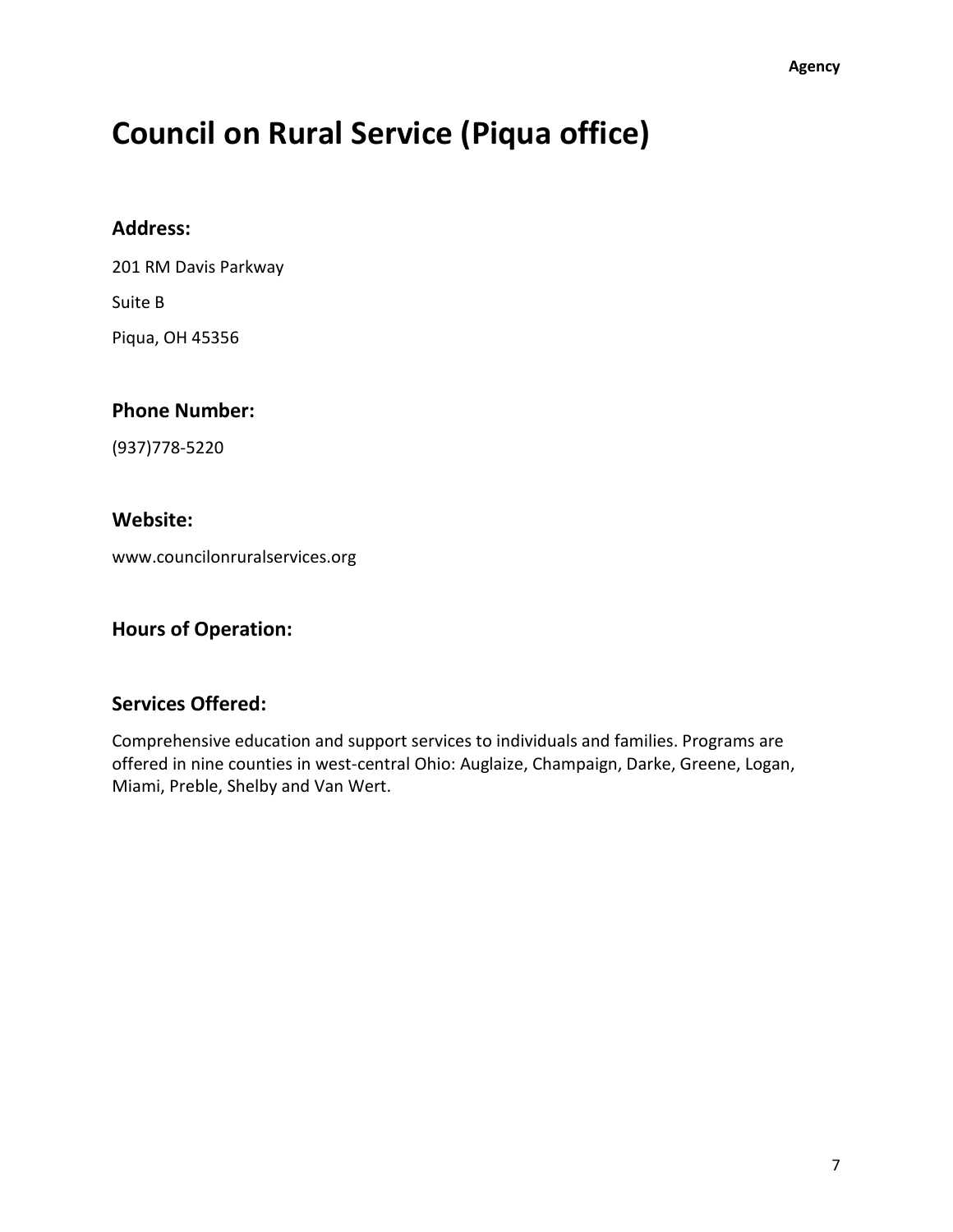# **Crisis Center, Inc.**

#### **Address:**

2 North Wood Street PO Box 328 Wapakoneta, OH 45895

#### **Phone Number:**

(419)738-5511

#### **Website:**

# **Hours of Operation:**

### **Services Offered:**

24 hour crisis intervention, safe confidential shelter, food, transportation, case management, legal advocacy, family crisis management and programs of prevention and intervention.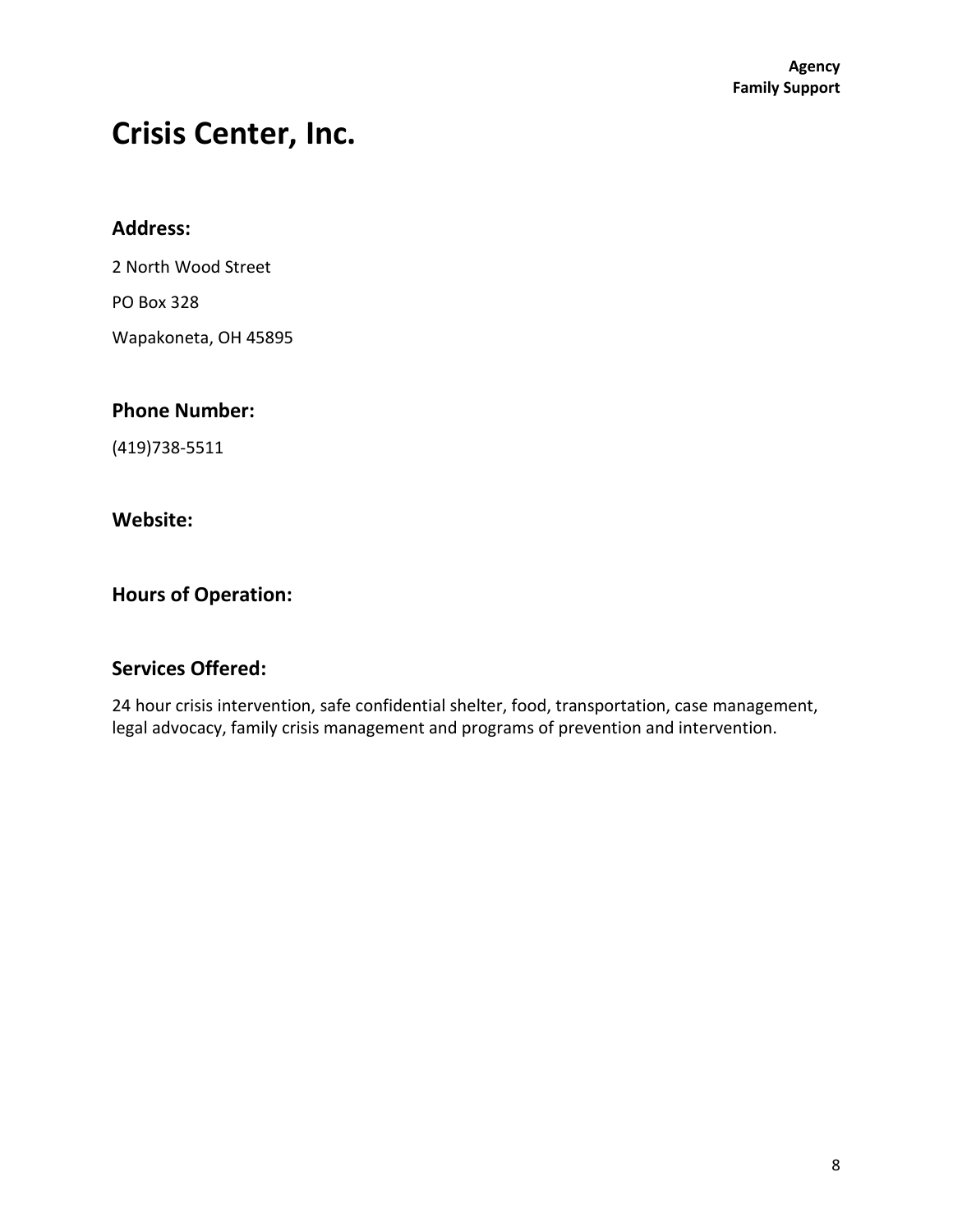# **Family and Children First**

#### **Address:**

1045 Dearbaugh Avenue

Suite 2

Wapakoneta, OH 45895

#### **Phone Number:**

(419)738-3355

#### **Website:**

www.fcf.ohio.gov/ContactUs/LocalFCFAuglaize.aspx

#### **Hours of Operation:**

#### **Services Offered:**

Ohio Family and Children First (OFCF) is a partnership of state and local government, communities and families that enhances the well-being of Ohio's children and families by building community capacity, coordinating systems and services, and engaging fam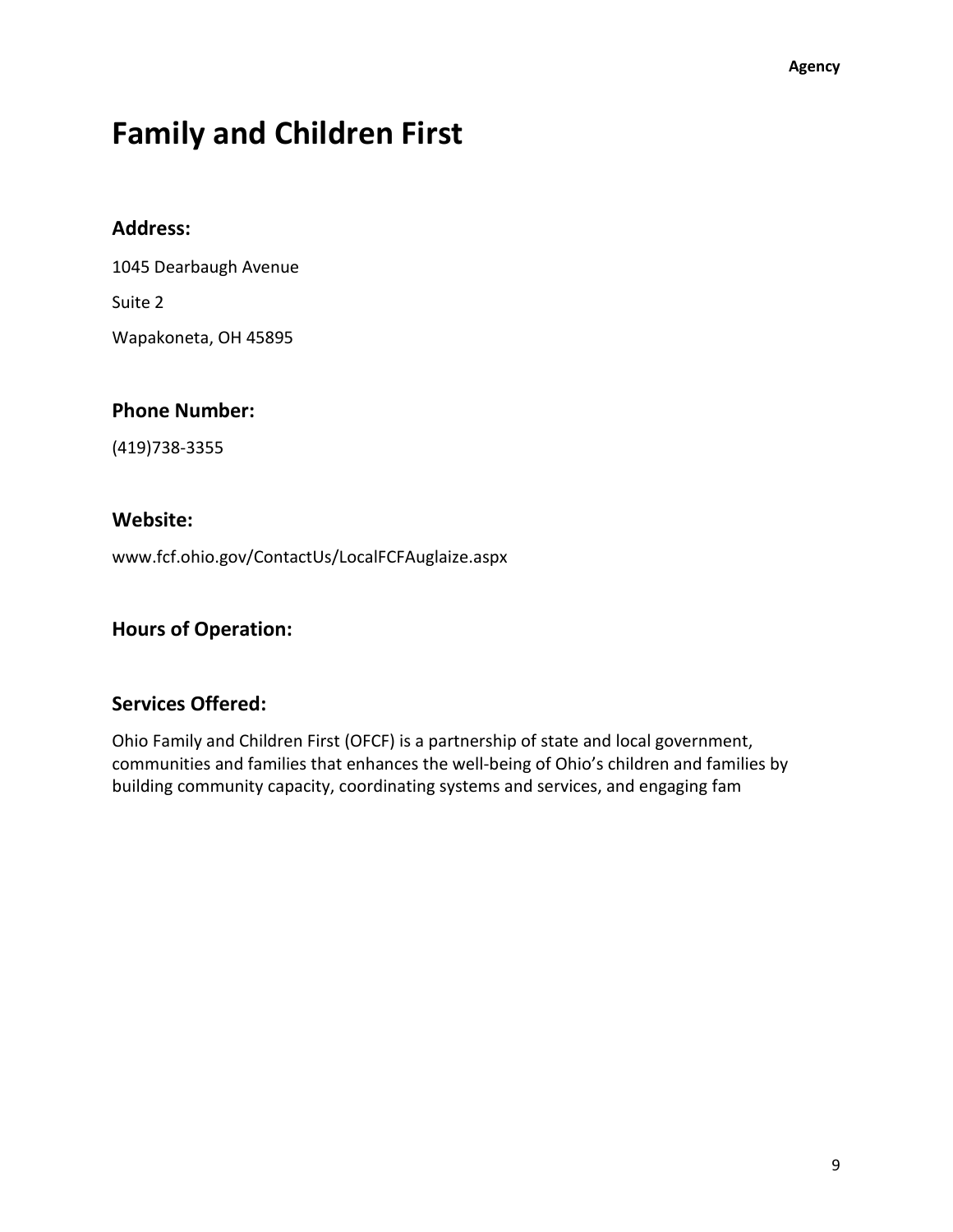# **Health Department**

#### **Address:**

214 South Wagner Avenue

Wapakoneta, OH 45895

#### **Phone Number:**

(419)738-3410

#### **Website:**

www.auglaizehealth.org

# **Hours of Operation:**

#### **Services Offered:**

Immunization clinic by appointment only, lead & hemoglobin testing, vision/hearing, car seat safety program, emergency response plan, saving minutes, medical reserve corp, tuberculosis skin tests, blood pressure screens, pregnancy tests, Bureau of Childre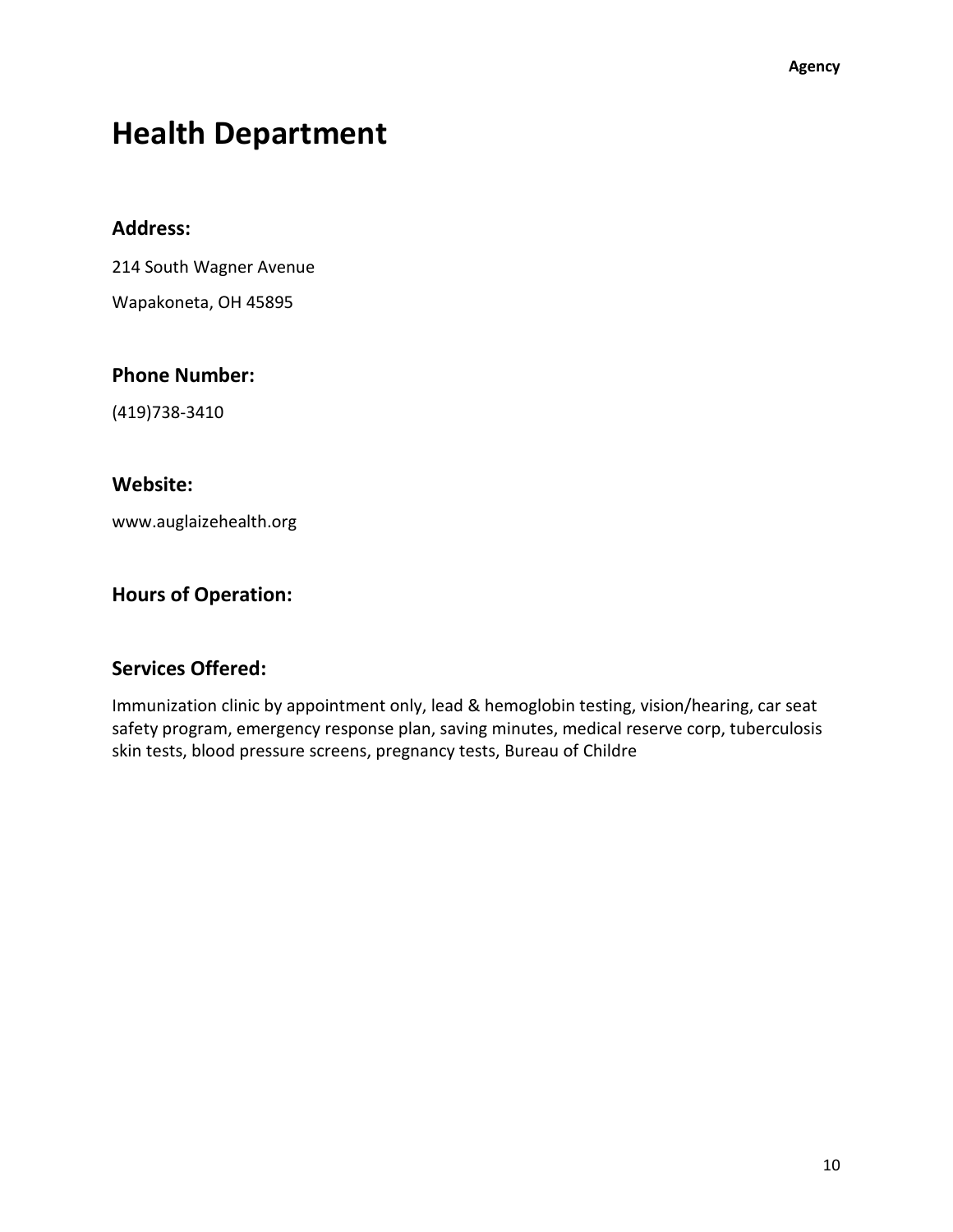# **Help Me Grow**

#### **Address:**

214 South Wagner Avenue

Wapakoneta, OH 45895

#### **Phone Number:**

(419)738-3410

(800)531-6134

#### **Website:**

caxe@auglaizehealth.org www.helpmegrow.ohio.gov

#### **Hours of Operation:**

#### **Services Offered:**

Pregnant women, children birth to three, coordination of services, home visits, tracking, family plans, educational program materials, individual family service plans, development evaluation & identification of needs, early intervention services & referra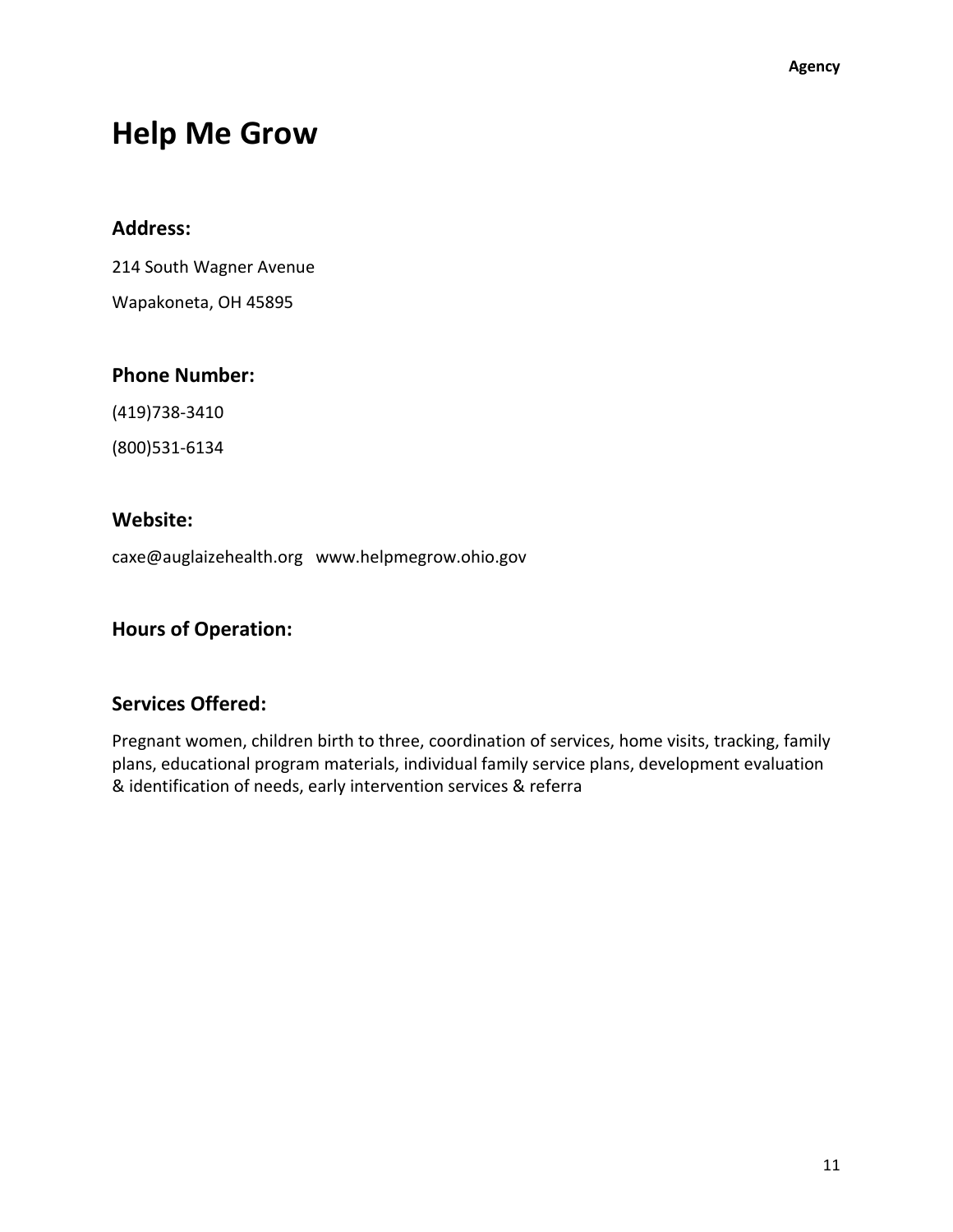# **Job & Family Services**

#### **Address:**

12 North Wood Street

Wapakoneta, OH 45895

#### **Phone Number:**

(419)739-6505

#### **Website:**

www2.auglaizecounty.org/resources/jobs-family-services

# **Hours of Operation:**

#### **Services Offered:**

Health Start/Medicaid, family and children services, cash assistance program, food assistance program, emergency assistance, adoption and foster care, workforce development, child abuse and neglect, adult series, and child care services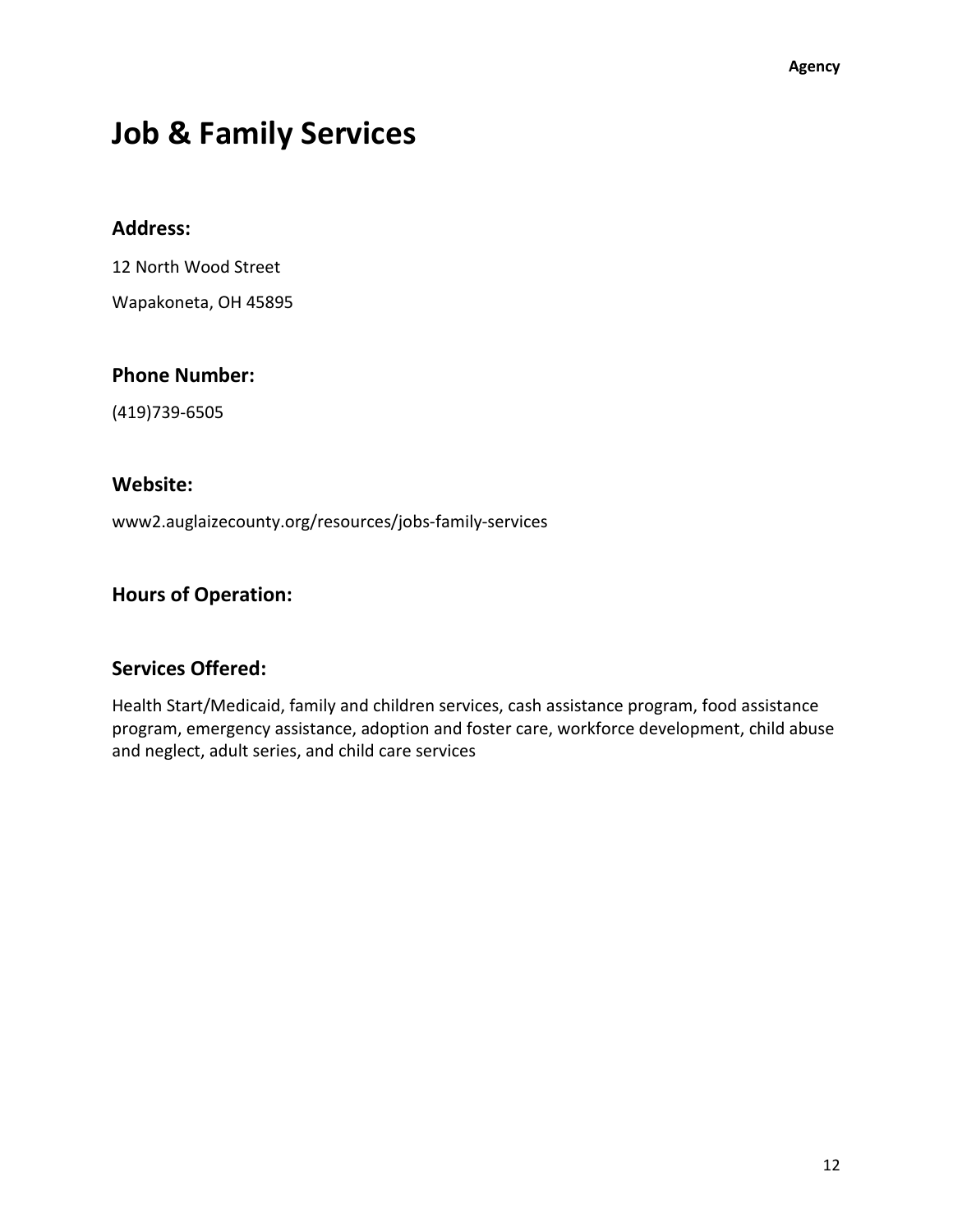# **Juvenile Probation Office**

#### **Address:**

201 South Willipie Street Suite 102 Wapakoneta, OH 45895

# **Phone Number:**

(419)739-6776

(419)739-6777

#### **Website:**

#### **Hours of Operation:**

### **Services Offered:**

The Juvenile Probation Department deals with and supervises all children placed on probation to their parents or the Department.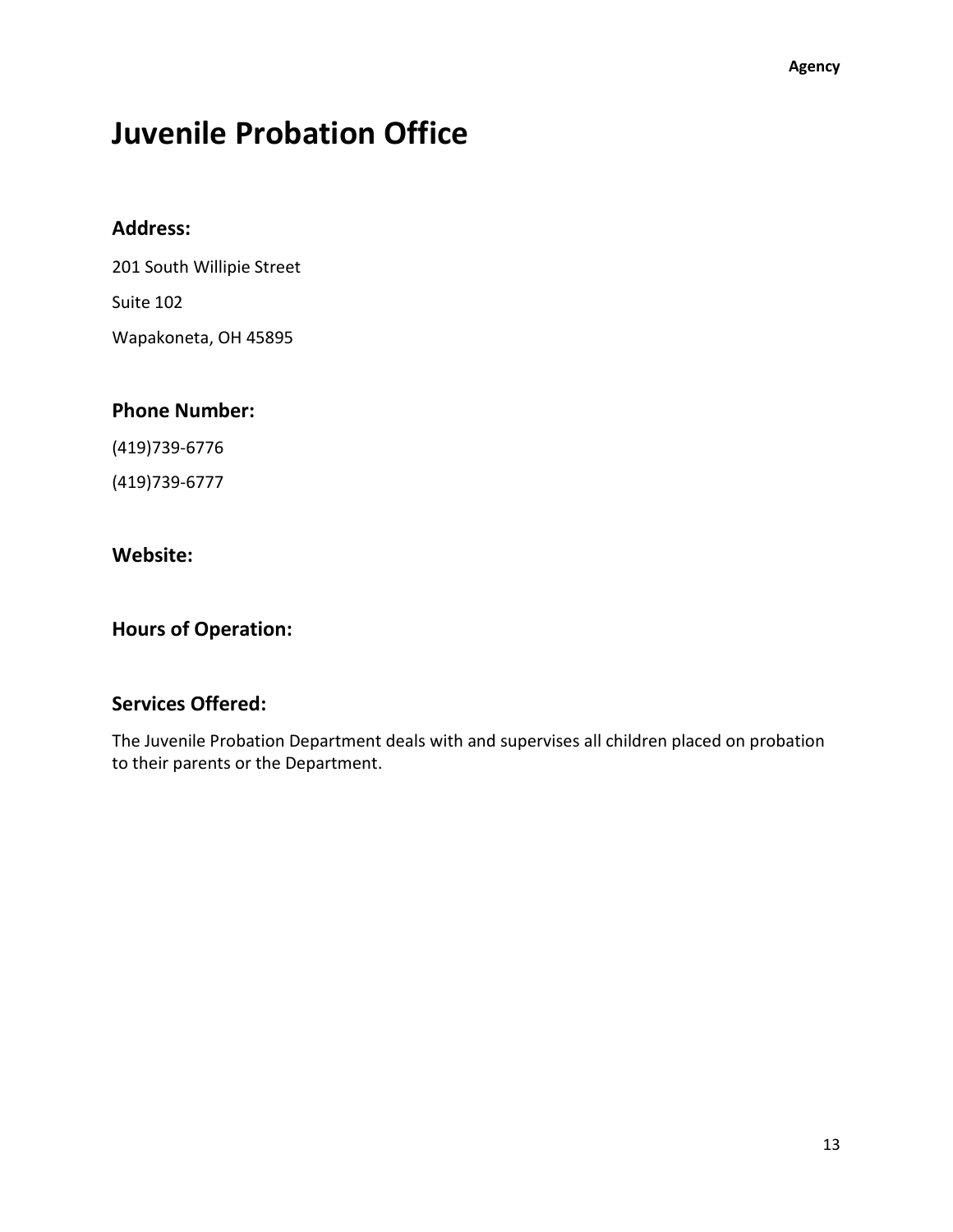# **Red Cross**

### **Address:**

PO Box 116

Celina, OH 45828

### **Phone Number:**

(567)825-3349

### **Website:**

www.redcross.org/BillSteinbrunner

# **Hours of Operation:**

# **Services Offered:**

Disaster Relief, Babysitting Classes, First Aid, Aquatic Supervision, Child Abuse Prevention Classes, Blood Donor Drives and Supervision, Volunteer Training and Support, Training in Adult, Child, & Infant CPR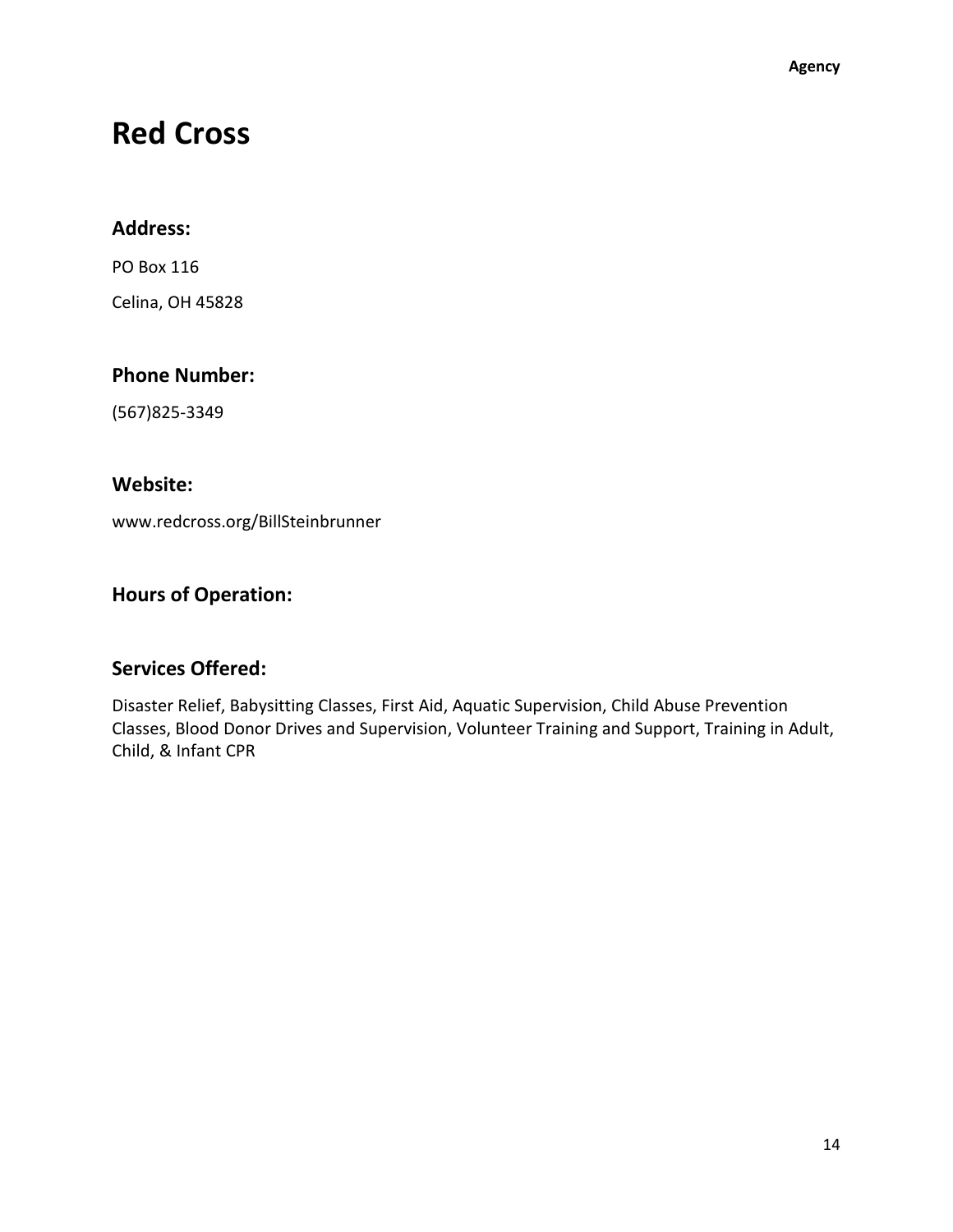# **United Way of Auglaize County**

# **Address:**

30 East Auglaize Street

PO Box 18

Wapakoneta, OH 45895

# **Phone Number:**

(419)739-7717

# **Website:**

**Hours of Operation:**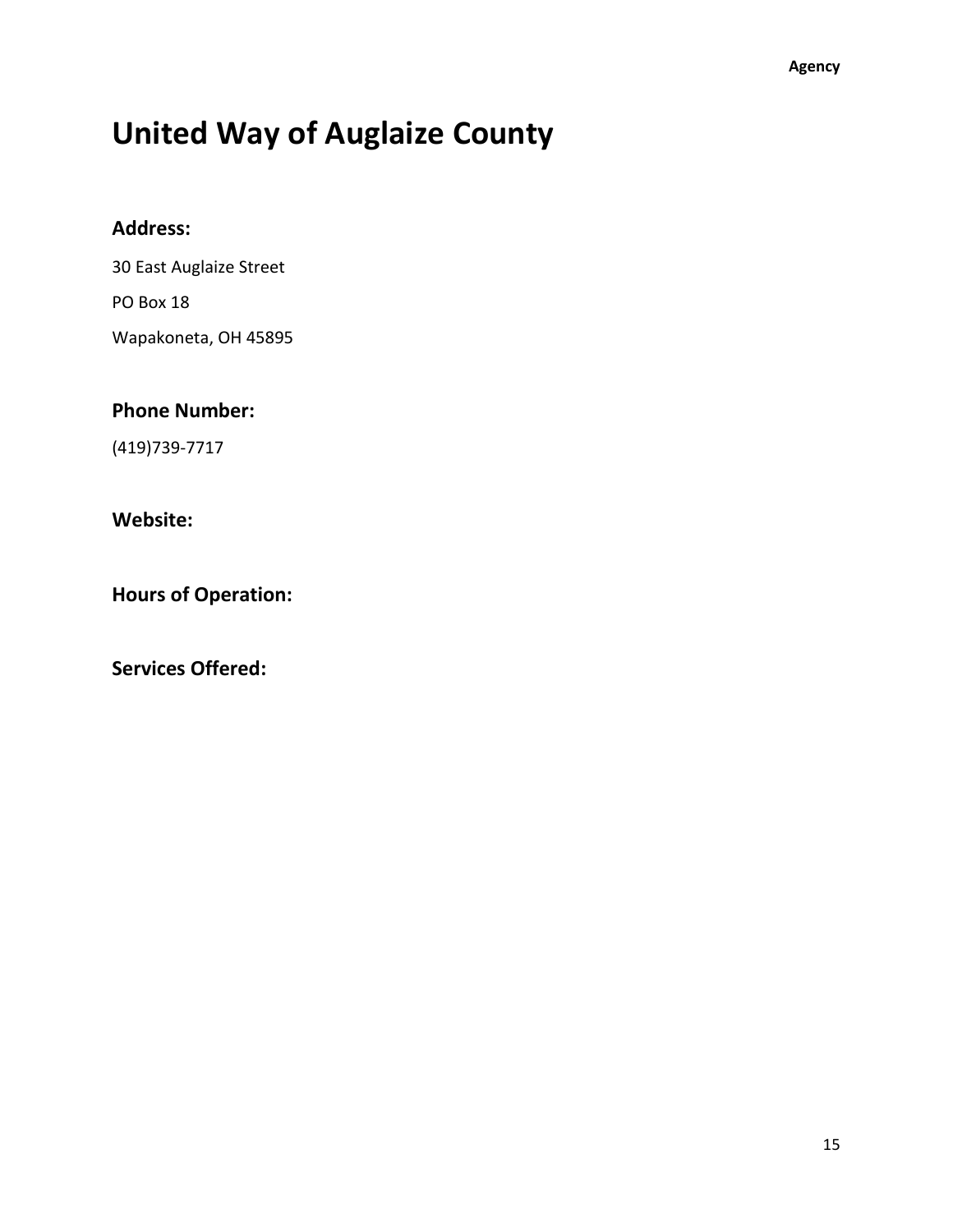# **Victim Assistance Program**

#### **Address:**

Auglaize County Court House PO Box 1992 Wapakoneta, OH 45895

# **Phone Number:**

(419)739-6795

(419)738-2147 after 4:30 P.M.

#### **Website:**

**Hours of Operation:**

# **Services Offered:**

Services for: victims of felony crimes, court support, restitution to victims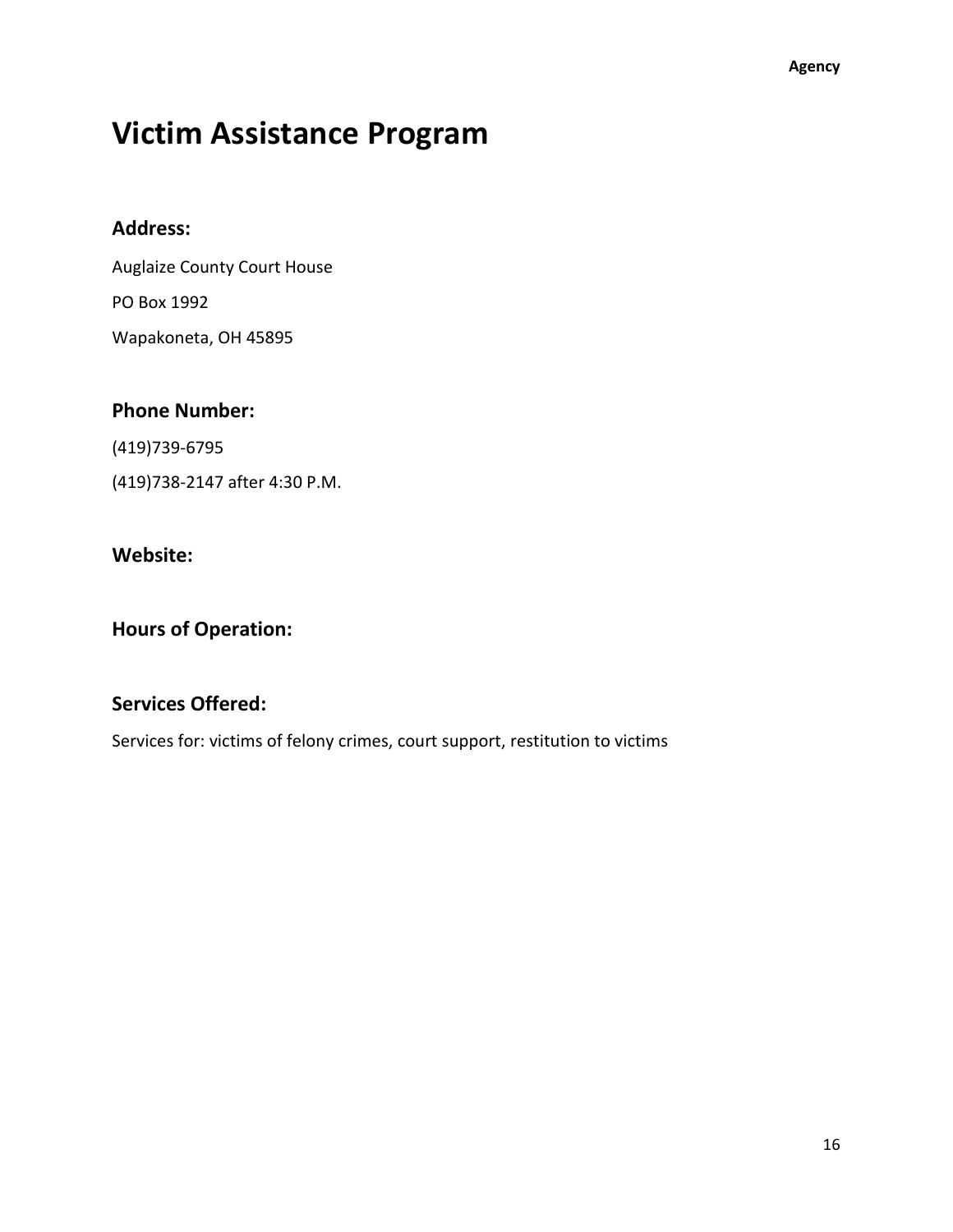# **We Care Center**

#### **Address:**

720 Armstrong Street

St Marys, OH 45885

#### **Phone Number:**

(419)394-7451

(800)523-3978

### **Website:**

www.wecarepeople.org

#### **Hours of Operation:**

# **Services Offered:**

Diagnostic assessment, counseling – individual and group, Case management – individual and group, Skills Building/Problem solving groups, Psychiatric services/medication management, Crisis Intervention Services, hospitalization screening, intensive home b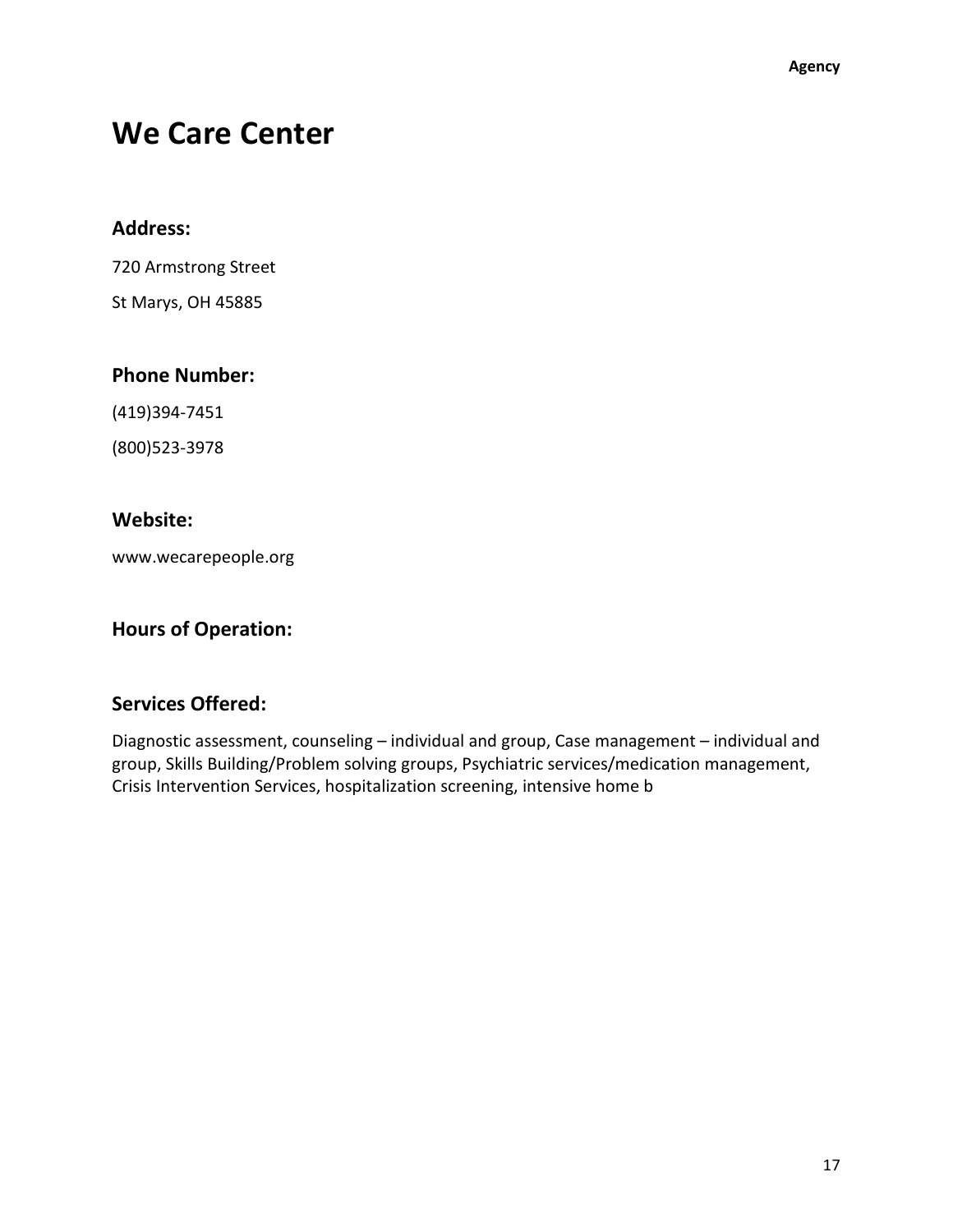# **Head Start**

#### **Address:**

1045 Dearbaugh Avenue

Suite 4

Wapakoneta, OH 45895

#### **Phone Number:**

(419)739-3964

#### **Website:**

# **Hours of Operation:**

#### **Services Offered:**

Individualized teaching including special education services, school readiness goals for all children, use of technology in classrooms, cognitive and health screenings, family involvement and support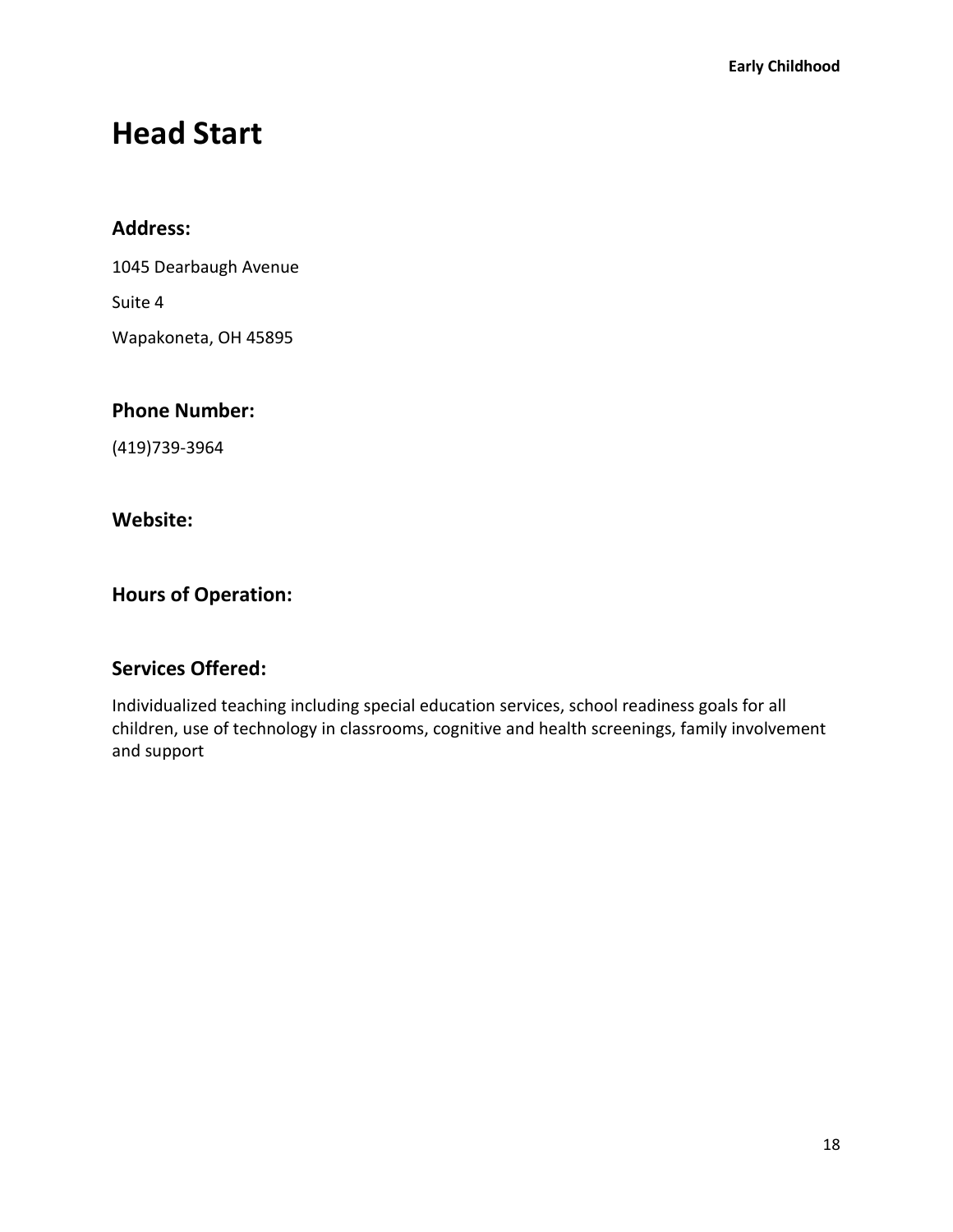# **Capabilities**

#### **Address:**

124 South Front Street

Wapakoneta, OH 45895

#### **Phone Number:**

(419)394-0003

#### **Website:**

www.capabilitiesinc.biz

# **Hours of Operation:**

#### **Services Offered:**

Capabilities, Inc. offers the following vocational services provided through collaboration and referrals from Opportunities for Ohioans with Disabilities (formerly RSC):Transition summer youth services, Project Search job coaching and job search, vocation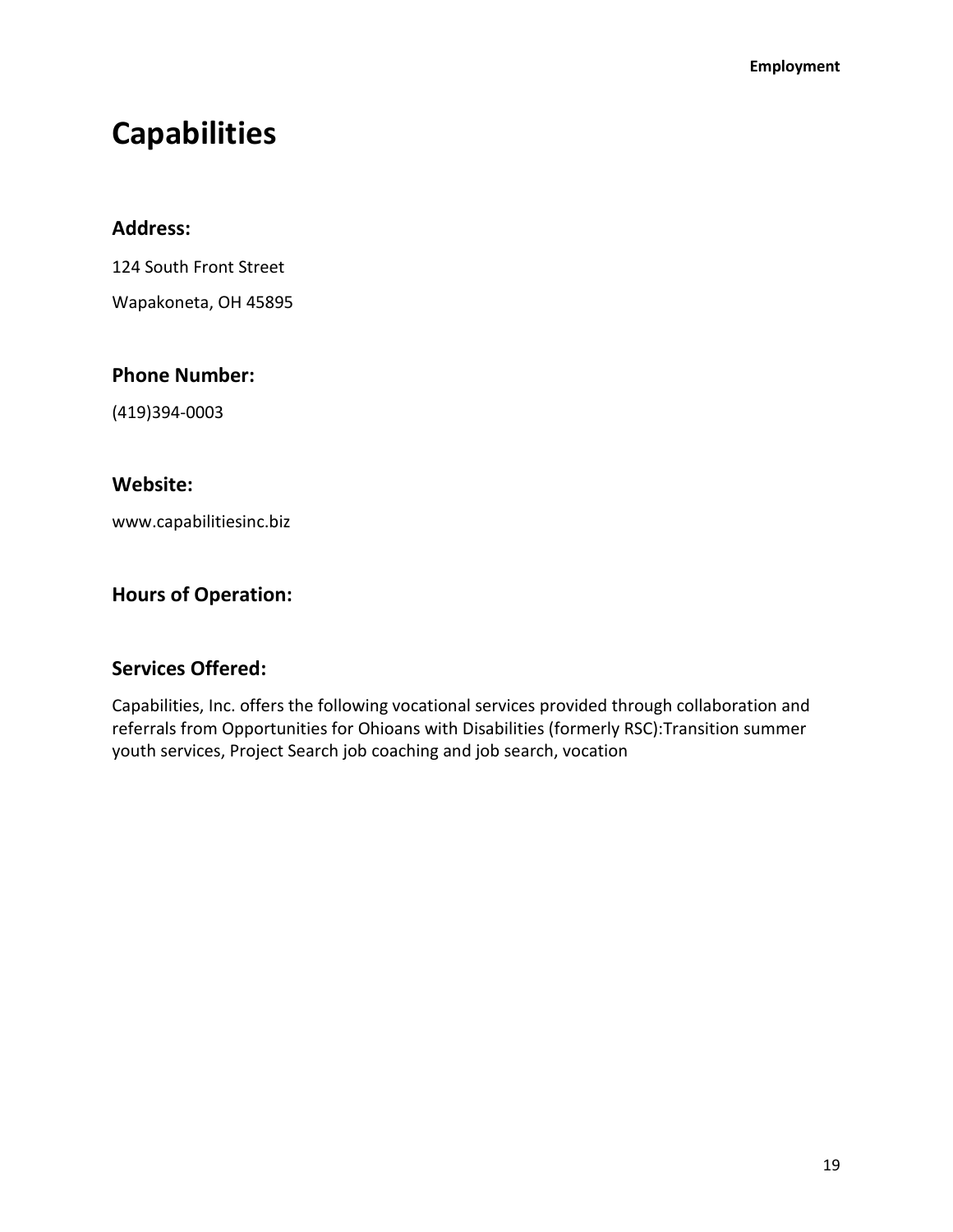# **One Stop Employment & Training Network**

#### **Address:**

801 Middle Street

Wapakoneta, OH 45895

#### **Phone Number:**

(419)739-7225

#### **Website:**

omjarea8.com

# **Hours of Operation:**

#### **Services Offered:**

Ohio has local OhioMeansJobs Centers that assist job seekers, employers and youth with job search assistance, employee recruitment, job training, and more.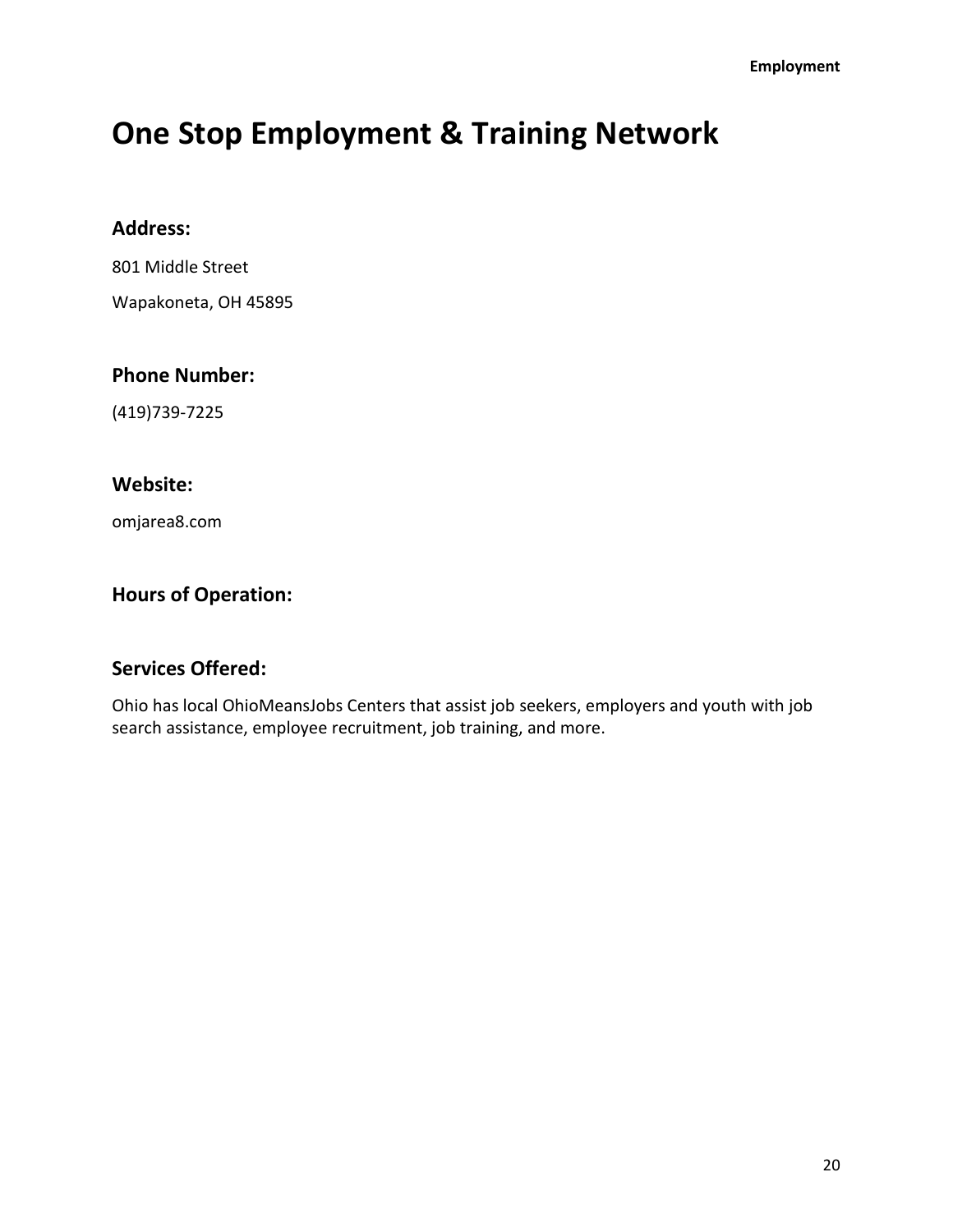# **Workforce Investment Act (WIA)**

#### **Address:**

12 North Wood Street

Wapakoneta, OH 45895

#### **Phone Number:**

(419)739-6505

#### **Website:**

auglaize.omjarea8.com

# **Hours of Operation:**

#### **Services Offered:**

Adult/Dislocated worker/youth programs, job search assistance, resume preparation, labor market information, career counseling/assessments, case management, occupational skills training, employer based training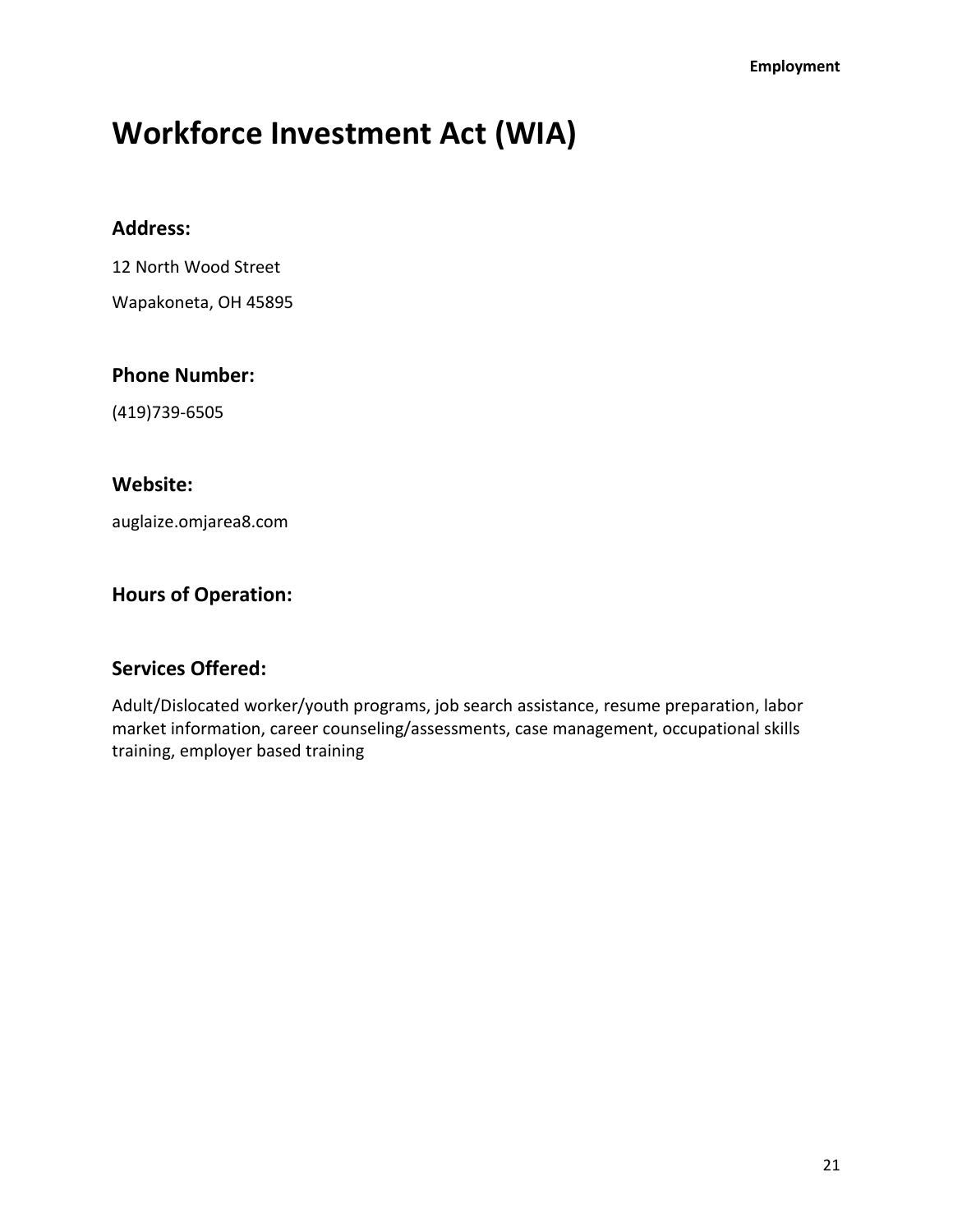# **Grand Lake Health System**

#### **Address:**

200 Saint Clair Street

St Marys, OH 45885

#### **Phone Number:**

(419)394-3335

#### **Website:**

www.grandlakehealth.org

# **Hours of Operation:**

#### **Services Offered:**

Cardiology, Cardiopulmonary Rehab, Occupational Health, Occupational Health, Eye Surgery, plastic surgery, orthopedic surgery, Family and general practice, home health neighborhood nurse program, medical/surgical/emergency services, neonatology, obstetric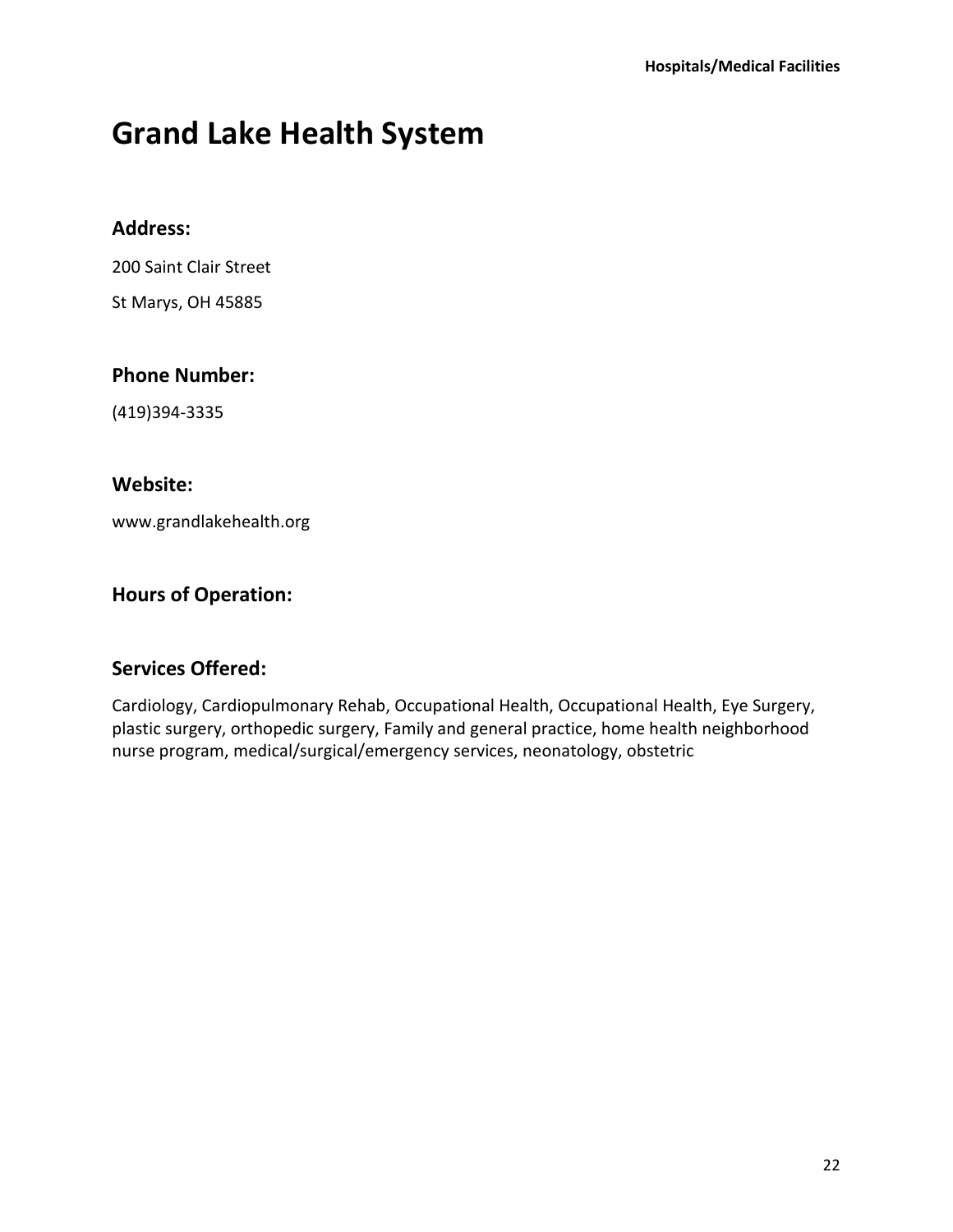# **Riverside Arts Center**

### **Address:**

3 West Auglaize Street

PO Box 37

Wapakoneta, OH 45895

# **Phone Number:**

(419)738-2352

# **Website:**

www.riversideartcenter.org

**Hours of Operation:**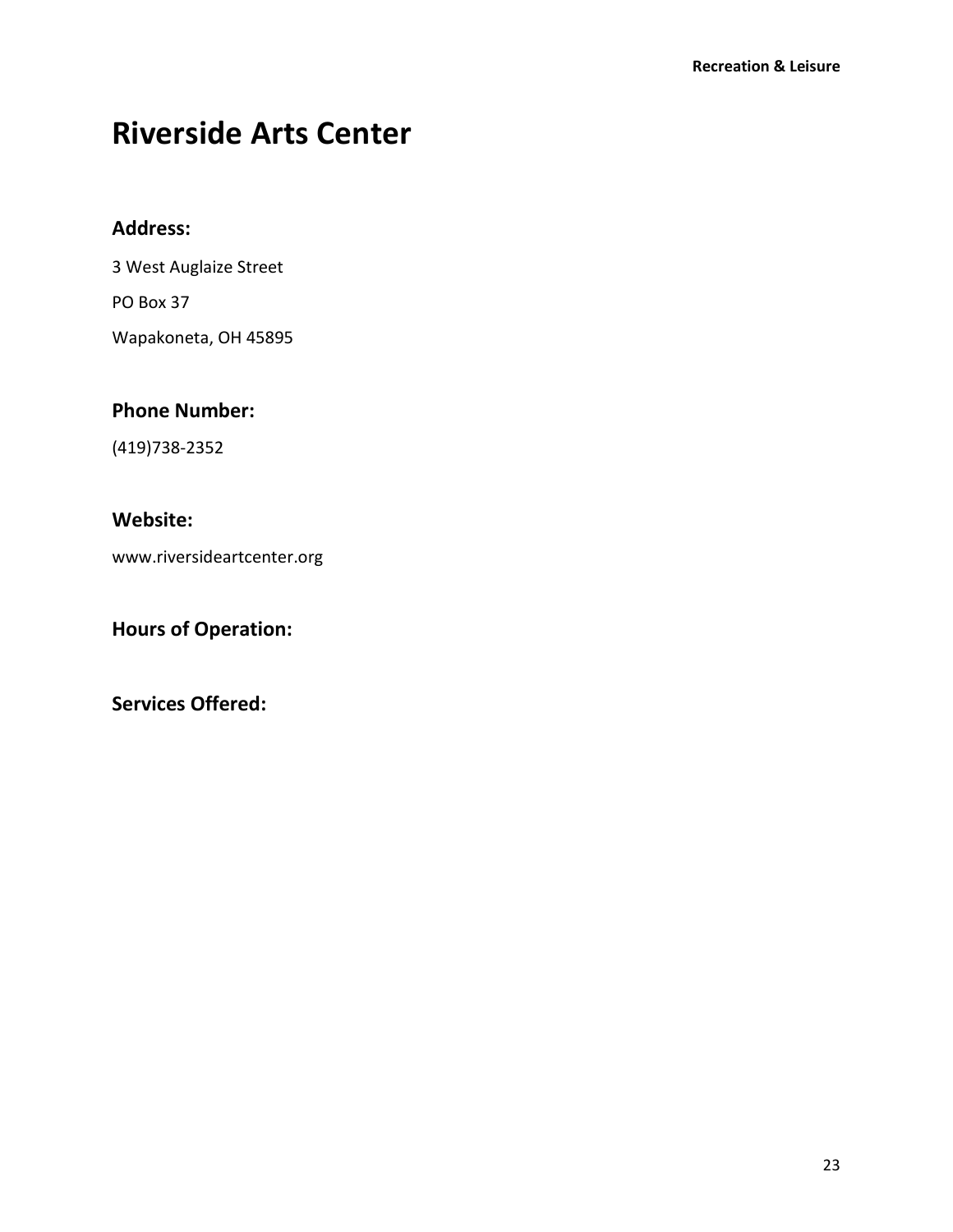# **YMCA North Branch**

#### **Address:**

7590 State Route 703

Celina, OH 45822

#### **Phone Number:**

(419)586-9622

# **Website:**

www.amymca.org

# **Hours of Operation:**

# **Services Offered:**

Childcare for infants thru School Age, variety of family, programming, school age activities and camp opportunities, financial sponsorship available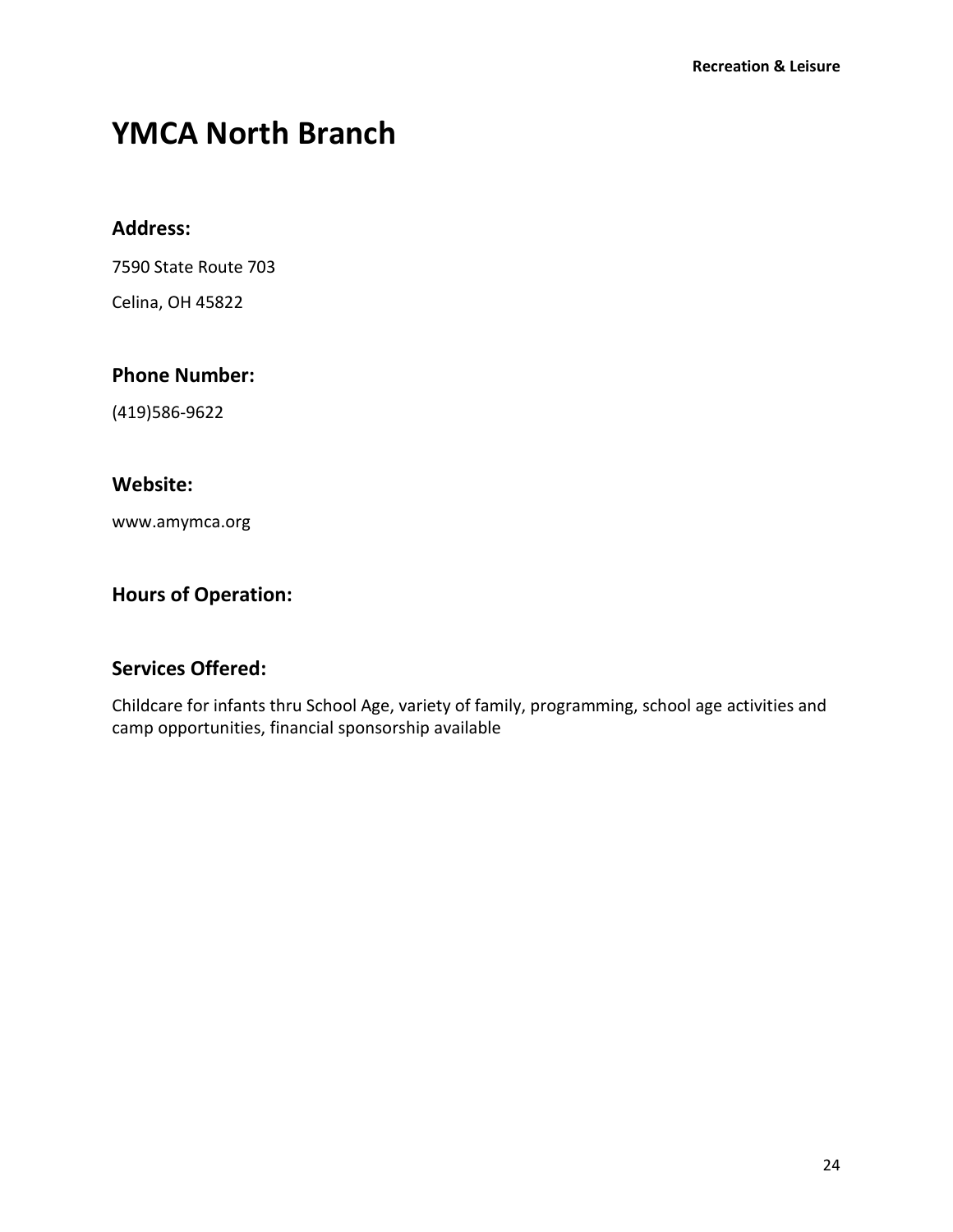# **YMCA South Branch**

#### **Address:**

04075 Wuebker Rd.

Minster, OH 45846

#### **Phone Number:**

(419)629-9622

# **Website:**

www.amymca.org

# **Hours of Operation:**

# **Services Offered:**

Childcare for infants thru School Age, variety of family, programming, school age activities and camp opportunities, financial sponsorship available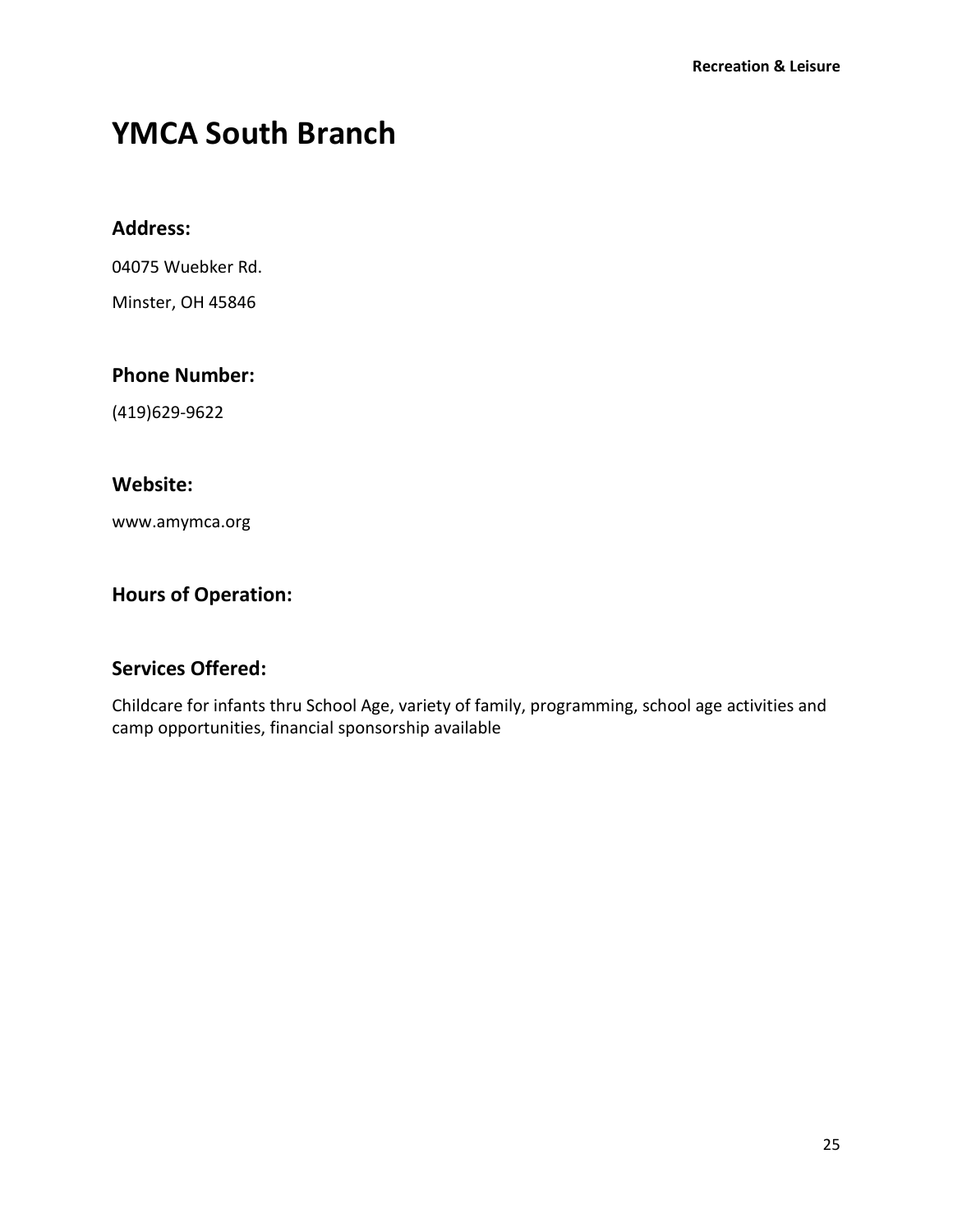# **Big Brothers Big Sisters of Springfield - Madison, Champaign and Clark Counties**

#### **Address:**

625 Burt Street Springfield, OH 45503

#### **Phone Number:**

(937)390-9900

#### **Website:**

lshaffer@bbbscentralohio.org

#### **Hours of Operation:**

#### **Services Offered:**

Big Brothers Big Sisters of Springfield serves children in Madison, Champaign and Clark Counties through our one-to-one Community-based Mentoring program. The agency has also partnered with Springfield City Schools and the Springfield Rotary Club to provi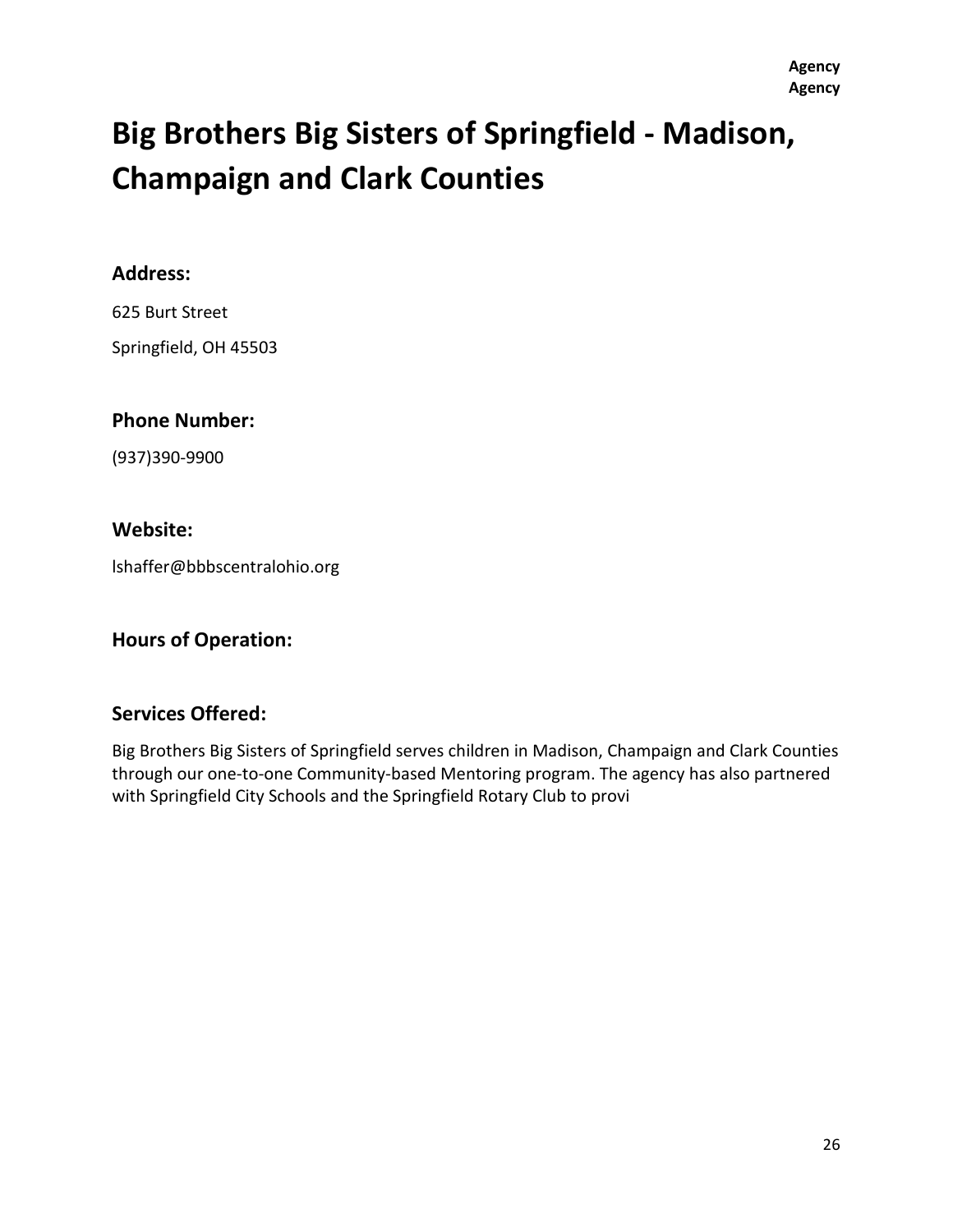# **Brain Injury Association of Ohio**

#### **Address:**

P.O. Box 21325

Columbus, OH 0

#### **Phone Number:**

(800)444-6443

#### **Website:**

www.biausa.org/ohio

# **Hours of Operation:**

# **Services Offered:**

An advocacy and education organization designed to improve services and support to Ohioans with brain injury and promote prevention.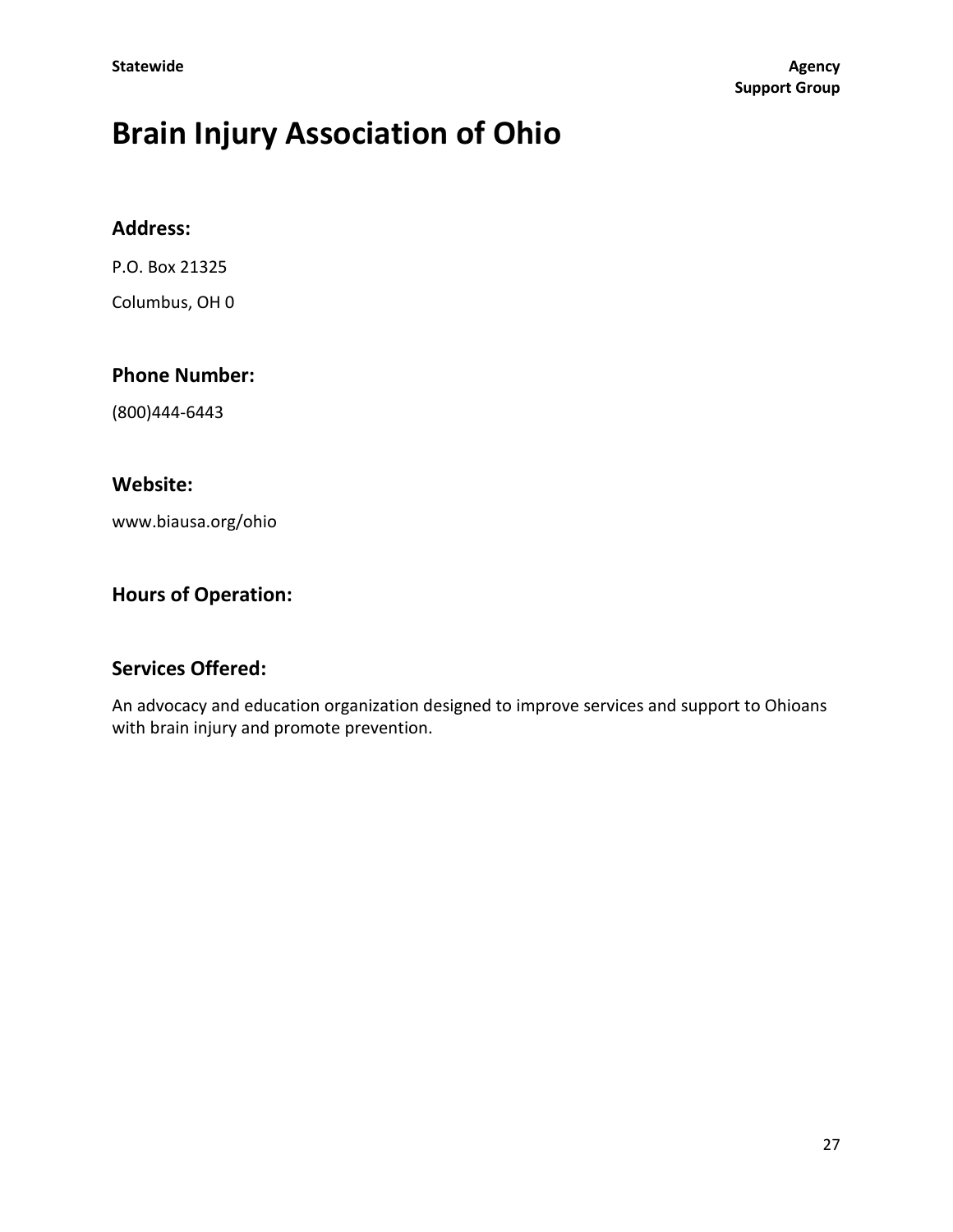# **Ohio Consumers Council**

# **Address:**

10 West Broad Street

Suite 1800

Columbus, OH 43215

# **Phone Number:**

(877)742-5622

### **Website:**

www.occ.ohio.gov

# **Hours of Operation:**

# **Services Offered:**

Answer questions regarding electricity, gas, water and phone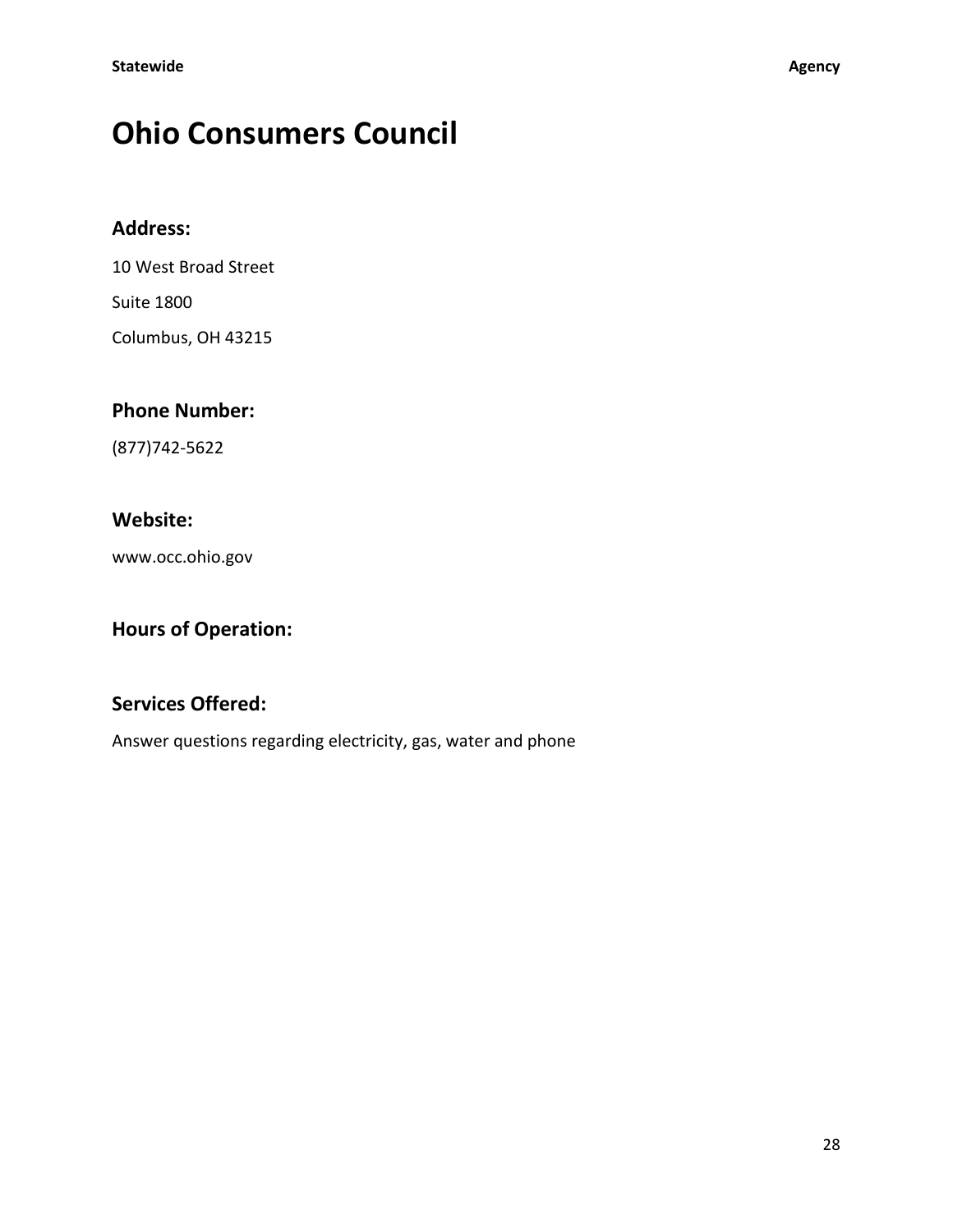# **Ohio Coalition for the Education of Children with Disabilities**

#### **Address:**

165 West Center Street

Suite 302

Marion, OH 43302

### **Phone Number:**

(800)374-2806

#### **Website:**

www.ocecd.org

#### **Hours of Operation:**

#### **Services Offered:**

The Ohio Coalition for the Education of Children with Disabilities (OCECD) is a statewide nonprofit organization that serves families of infants, toddlers, children and youth with disabilities in Ohio, educators and agencies who provide services to them.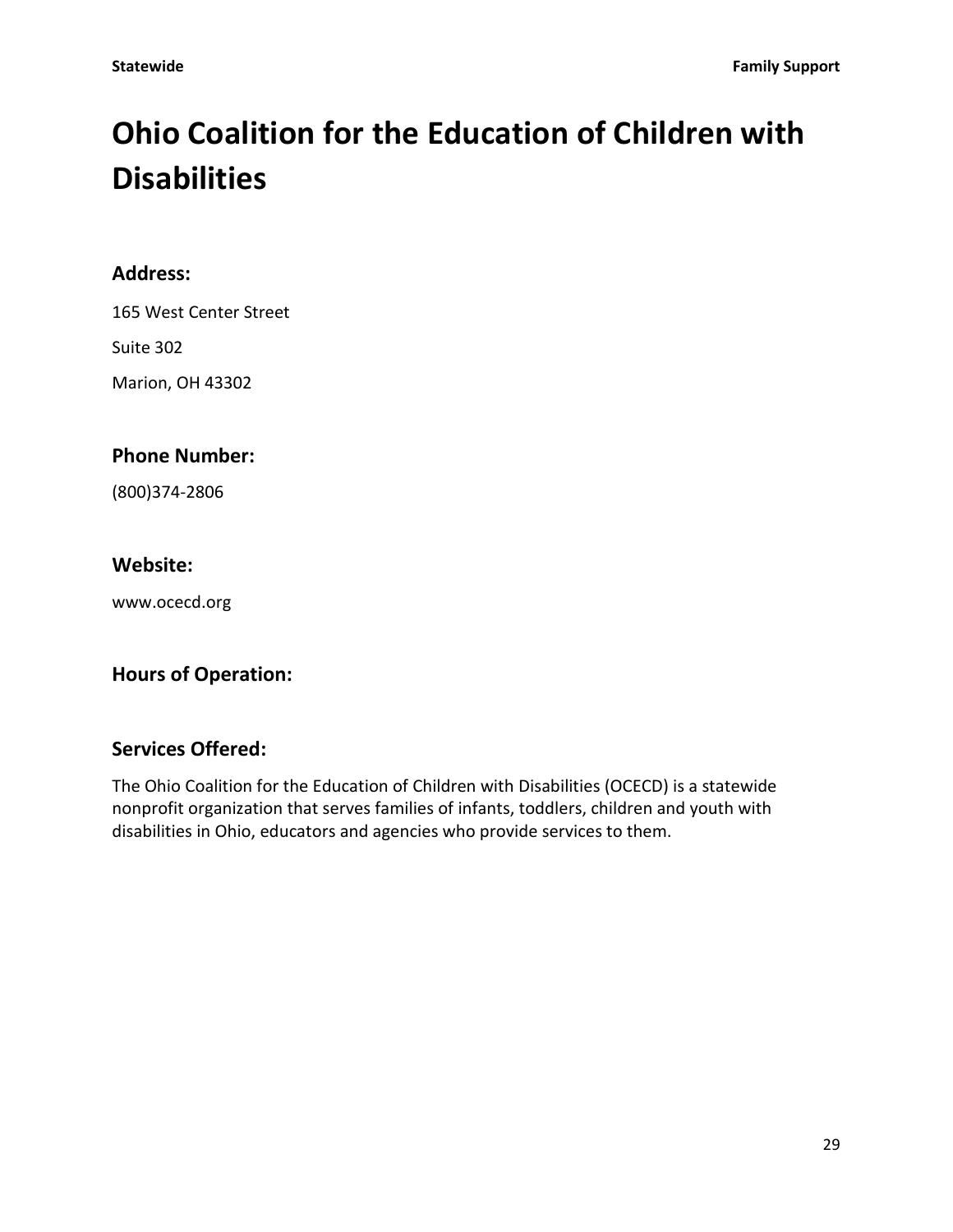# **Perinatal Outreach & Encouragement (POEM)**

#### **Address:**

**Phone Number:**

(419)360-0169

**Website:**

www.poemonline.org

#### **Hours of Operation:**

#### **Services Offered:**

We are Ohio moms who have survived prenatal/postpartum depression (PPD) or anxiety so we understand like no one else can. We had thoughts that scared and shamed us. We blamed ourselves. We doubted ourselves. We felt weighed down by all the "shoulds" of mo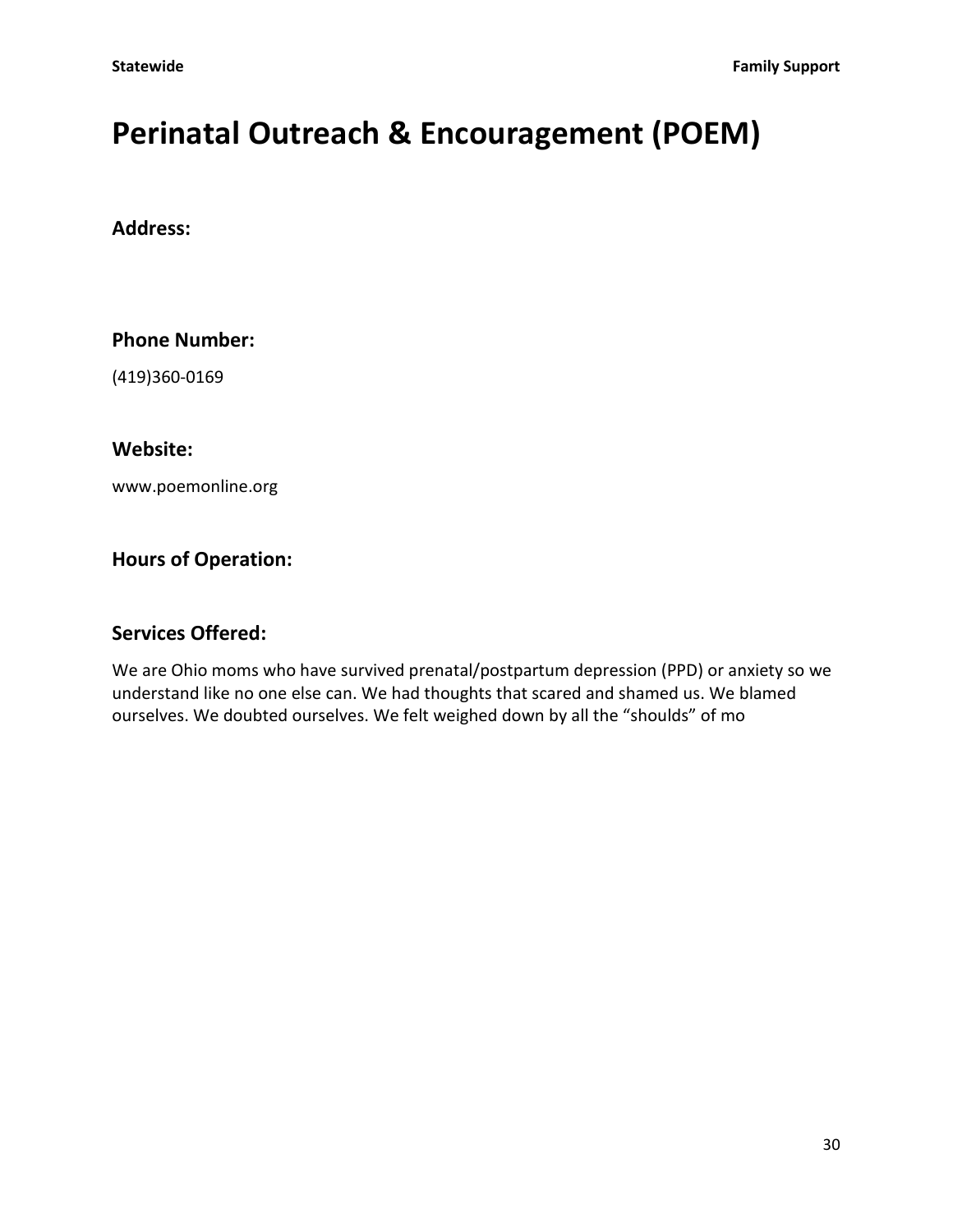# **Cincinnati Children's Hospital**

### **Address:**

3333 Burnet Avenue

Cincinnati, OH 45229

# **Phone Number:**

(513)636-4200

# **Website:**

www.cincinnatichildrens.org

**Hours of Operation:**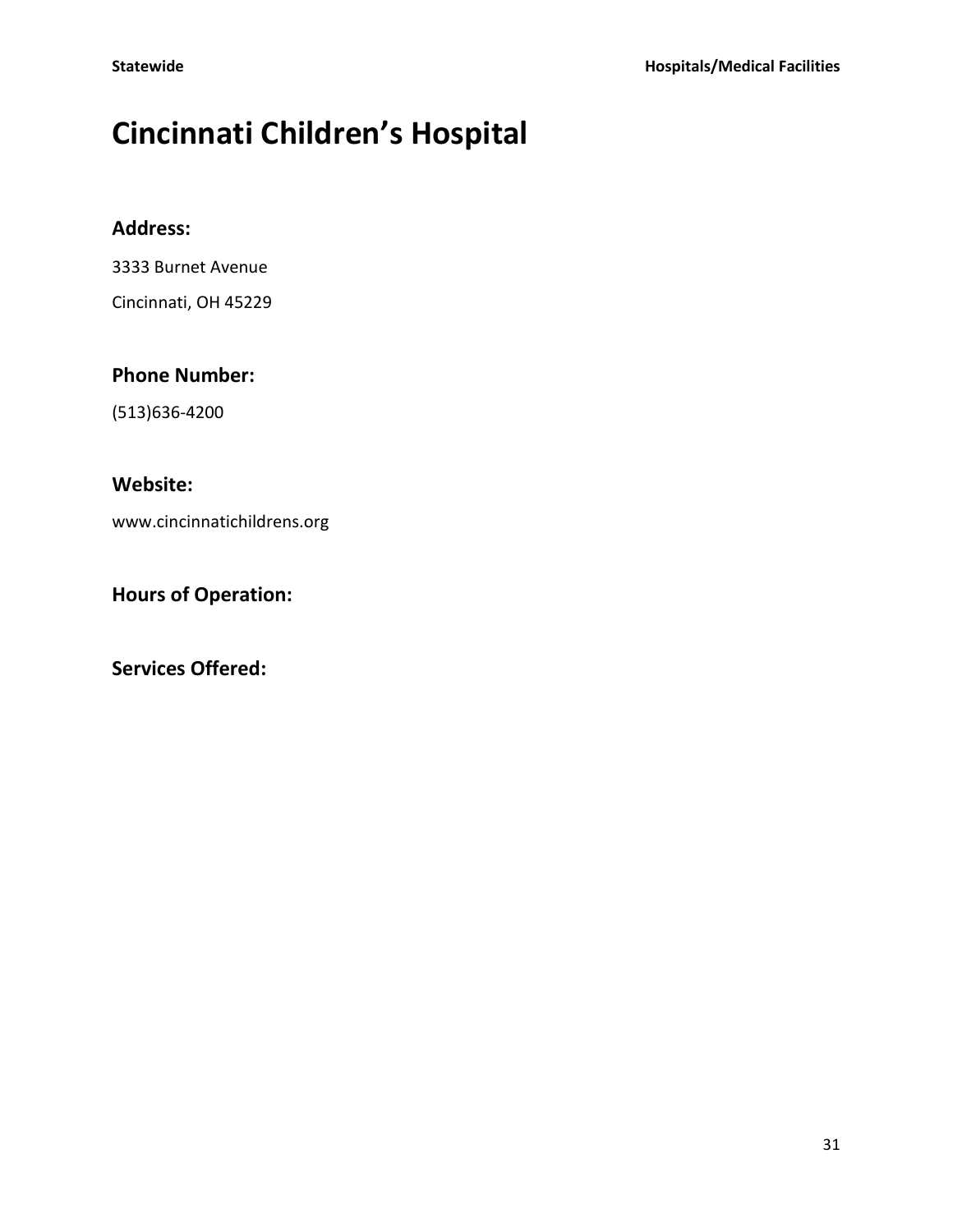# **Dayton Children's Hospital**

# **Address:**

One Children's Plaza

Dayton, OH 45405

# **Phone Number:**

(937)641-3000

# **Website:**

www.childrensdayton.org

# **Hours of Operation:**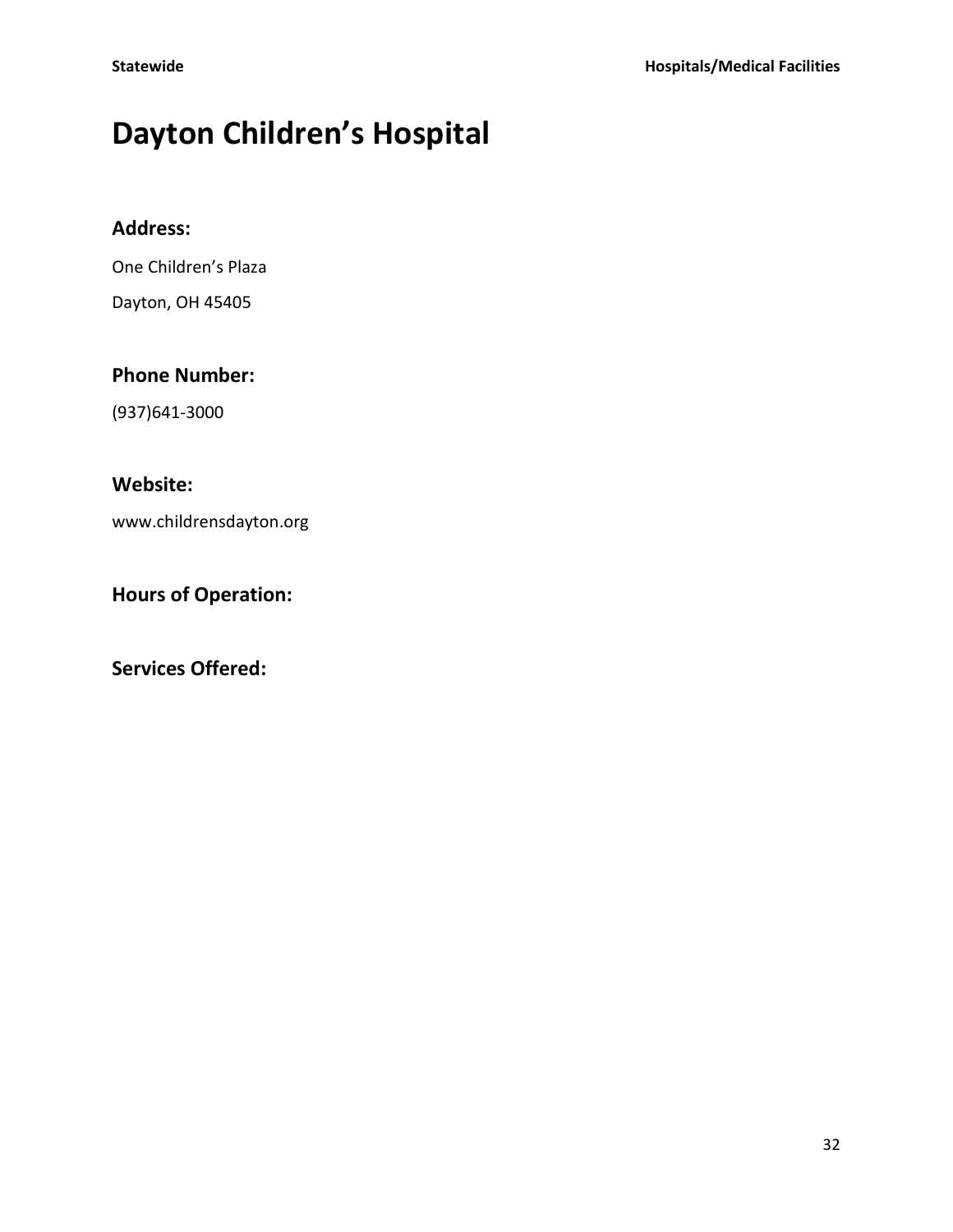# **Nationwide Children's Hospital**

### **Address:**

700 Children's Drive

Columbus, OH 43205

#### **Phone Number:**

(614)722-2000

# **Website:**

www.nationwidechildrens.org

**Hours of Operation:**